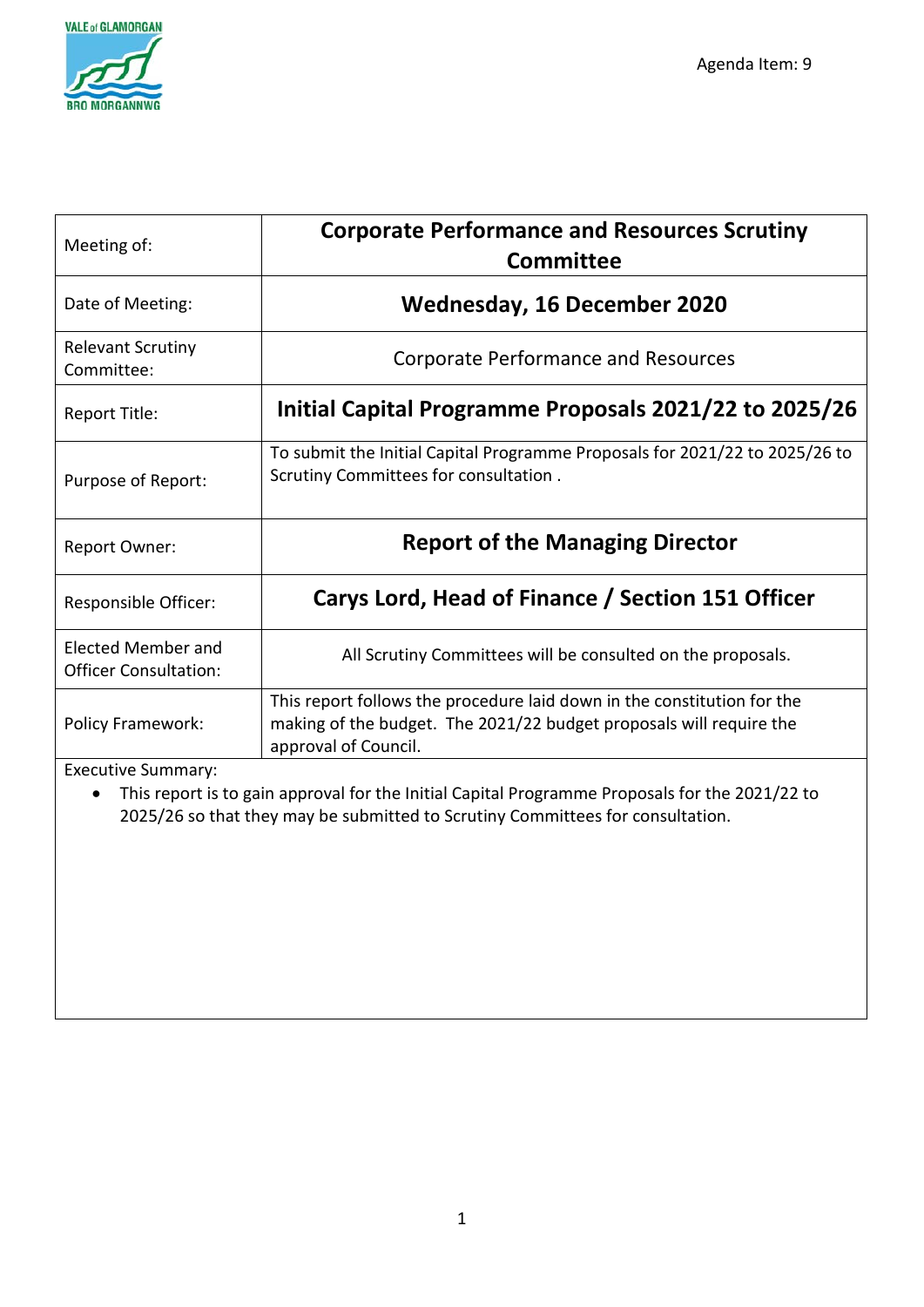### **Recommendations**

It is recommended :-

**1.** That Scrutiny Committee considers the Initial Capital Programme Proposals for 2021/22 to 2025/26 and recommendations from other Scrutiny Committees and forwards its recommendations to Cabinet.

# **Reasons for Recommendations**

**1.** In order to gain the view of Scrutiny Committees.

# **1. Background**

**1.1** Council on 26th February 2020 (minute no 710) approved the Capital Programme for 2020/21 onwards.

# **2. Key Issues for Consideration**

**2.1** Any changes made to the 2021/22 onwards that were approved at Cabinet on the 16th November 2020 have been reflected in Appendix 1.

#### **2021/22 to 2025/26 Capital Programme**

- **2.2** The Provisional General Capital Funding for 2021/22 has not yet been announced by Welsh Government (WG) and is expected on 22nd December 2020 with the Final Settlement due on 2nd March 2021.
- **2.3** As stated in last year's Initial Proposals report, for the previous three years (2018/19, 2019/20 and 2020/21) additional General Capital funding had been received, however from 2021/22 onwards no further indication of additional funding has been received from Welsh Government and therefore the level of capital funding included in this report has reverted back to the same level as set out in the 2018/19 Provisional Settlement and will then remain constant for the remainder of the period of this programme. General Capital Funding has therefore been assumed as £5.505m for 2021/22 which is made up of £2.083m General Capital Grant and £3.422m Supported Borrowing. The General Capital Funding for 2020/21 was £6.796m therefore there is an assumed reduction of £1.291m between years.
- **2.4** Appendix 1 sets out the Initial Proposals for the Capital Programme between 2021/22 and 2025/26.
- **2.5** The Major Repairs Allowance (MRA), which is the grant that provides capital funding to the Housing Revenue Account (HRA), has not yet been announced by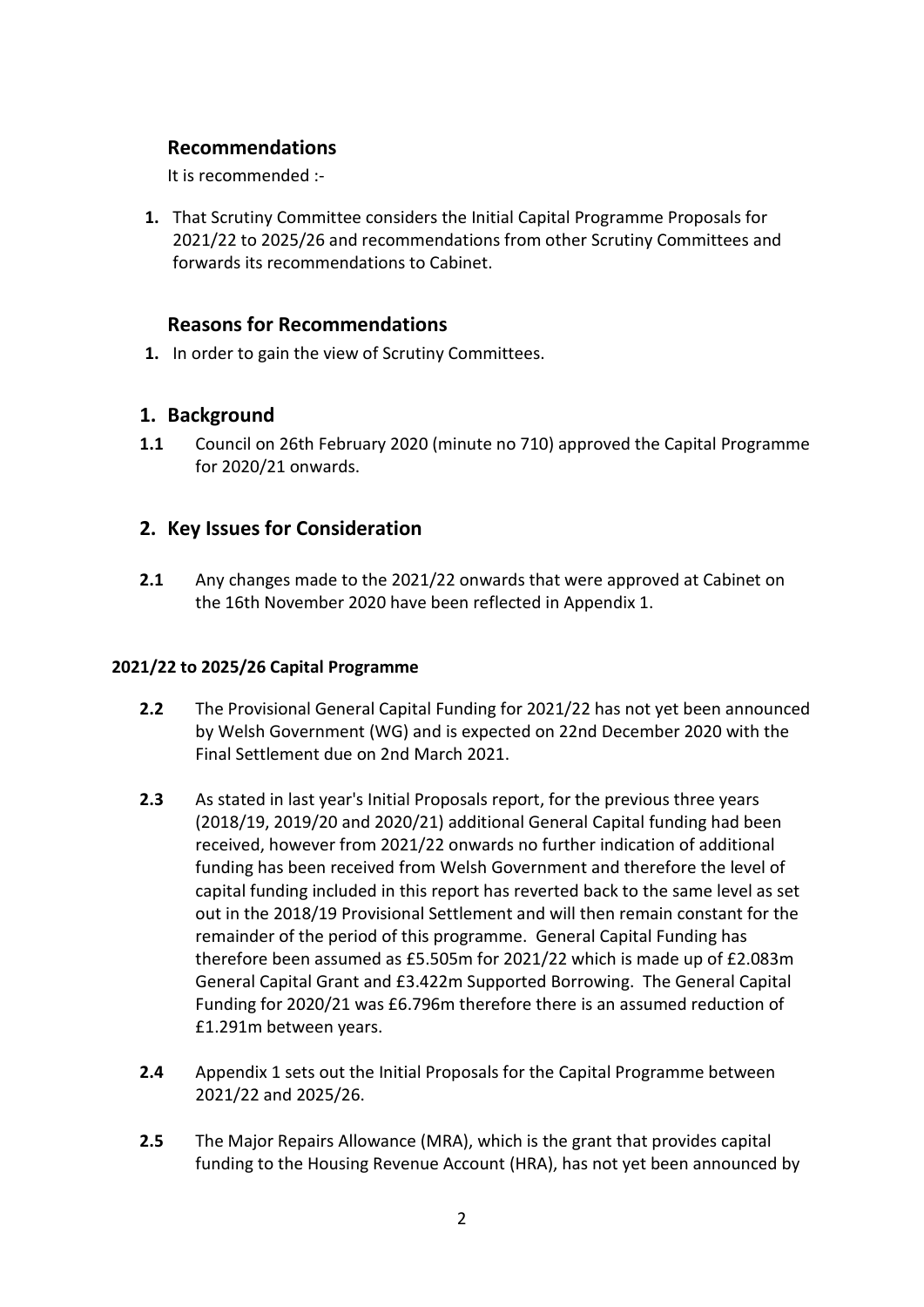the Welsh Government for 2021/22. Cabinet will be advised once the announcement is made. An assumption has been made in Appendix 1 that the grant will continue at the same level as in the current year, which is £2.764m in 2020/21 and throughout the period of the Capital Programme.

- **2.6** In addition to external funding, the Council will finance part of the Capital Programme from its own resources, e.g. capital receipts and reserves.
- **2.7** The table below details the General Capital Funding and internal resources required to fund the proposed schemes which are detailed in Appendix 1.

**Analysis of Net Funding Required for the Indicative 2021/22 Capital Programme**

| <b>GENERAL FUND</b>                     | £'000  | f'000  |
|-----------------------------------------|--------|--------|
| <b>Welsh Government Resources</b>       |        |        |
| <b>Supported Borrowing</b>              | 3,422  |        |
| <b>General Capital Grant</b>            | 2,083  |        |
| <b>Total Welsh Government Resources</b> |        | 5,505  |
| <b>Council Resources</b>                |        |        |
| <b>General Capital Receipts</b>         | 6,018  |        |
| Reserves/Revenue                        | 9,760  |        |
| <b>City Deal Unsupported Borrowing</b>  | 675    |        |
| <b>Unsupported Borrowing</b>            | 4,194  |        |
| <b>Total Council Resources</b>          |        | 20,647 |
| <b>HOUSING REVENUE ACCOUNT</b>          |        |        |
| Housing Reserves/Revenue                | 6,450  |        |
| <b>Housing Unsupported Borrowing</b>    | 24,806 |        |
| <b>Total HRA Resources</b>              |        | 31,256 |
| <b>Total Net Capital Resources</b>      |        | 57,408 |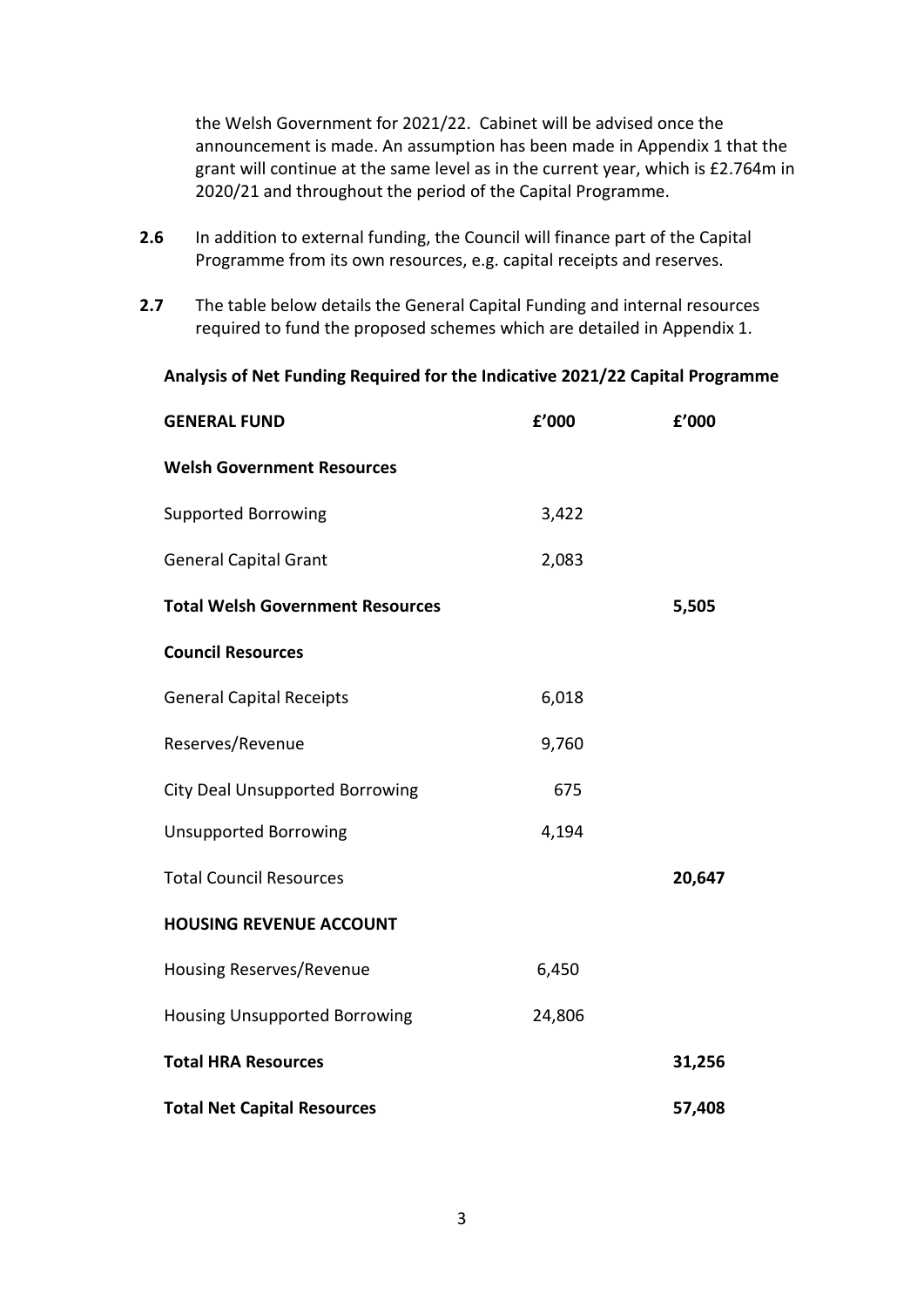#### **Capital Bids 2021/22 to 2025/26**

- **2.8** New capital bids were invited for return by 25th September 2020 and the number of bids received were 19 (2 from Learning and Skills, 9 from Neighbourhood and Transport Services, 7 from Regeneration and Planning and 1 from Social Services). Departments were requested to rank and assess their own bids in order of importance before submission and bids from each Department were forwarded to the Insight Board for evaluation.
- **2.9** A number of criteria are used to assess the Capital Bids. The first criterion used is to classify the nature of the bids.
- **2.10** Where bids are rated an A or B on the criteria listed below there would clearly be a legal obligation to ensure that works are progressed in a timely manner within the confines of the funding available. Schemes that represent an invest to save opportunity or support the achievement of corporate priorities should also be prioritised. The criteria used is set out below:-

| <b>Priority Level</b> | <b>Criteria</b>                         |
|-----------------------|-----------------------------------------|
| A                     | Health and Safety legislation           |
| B                     | Other Legislation/Statutory Requirement |
| Ci                    | Economic Sense/Invest to Save           |
| Cii                   | Corporate Plan                          |
| Ciii                  | Sufficiency                             |
| D                     | Condition/Suitability                   |
| F                     | <b>Welsh Government Requirements</b>    |
| F                     | Low Priority                            |

**2.11** In addition, in accordance with the criteria set out in the Budget Strategy, the bids were prioritised in terms of their corporate priority and the risk they pose to the Council if they are not pursued. The risk assessment element was undertaken in line with the Council's Corporate Risk Management Strategy as follows;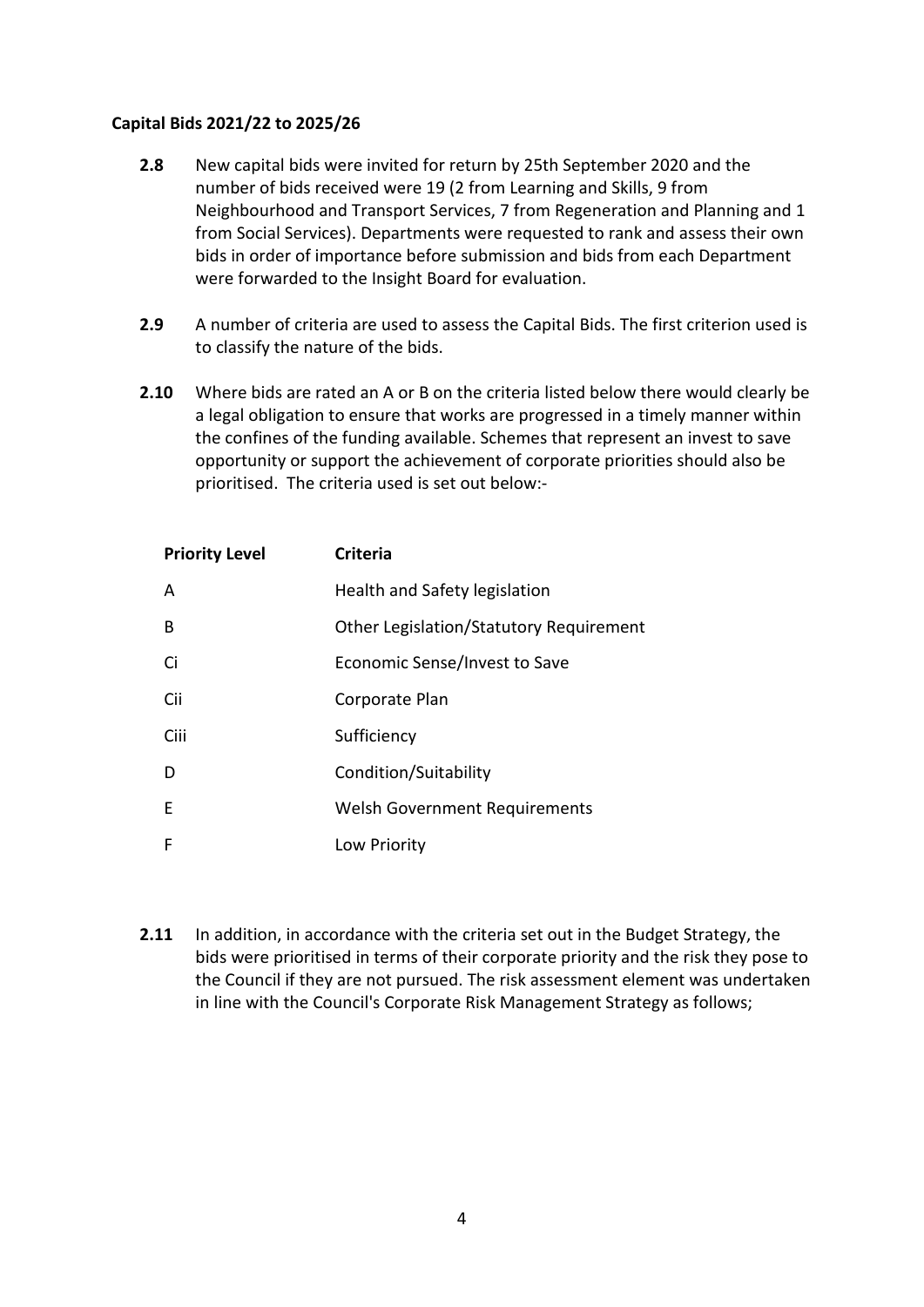|                                 | Catastrophic | <b>MEDIUM</b>                            | MEDIUM/HIGH   | <b>HIGH</b>   | <b>VERY HIGH</b> |
|---------------------------------|--------------|------------------------------------------|---------------|---------------|------------------|
| Possible Impact or<br>Risk<br>Ⴆ | High         | MEDIUM/LOW                               | <b>MEDIUM</b> | MEDIUM/HIGH   | <b>HIGH</b>      |
|                                 | Medium       | LOW                                      | <b>MEDIUM</b> | <b>MEDIUM</b> | MEDIUM/HIGH      |
| Magnitude                       | Low          | <b>VERY LOW</b>                          | LOW           | MEDIUM/LOW    | <b>MEDIUM</b>    |
| <b>Risk Matrix</b>              |              | Very Unlikely                            | Possible      | Probable      | Almost Certain   |
|                                 |              | Likelihood/Probability of Risk Occurring |               |               |                  |

**2.12** Taking into account the nature of capital schemes, the following criteria were applied to assess corporate priority:

| <b>Corporate Priority</b>                                                    | <b>Score</b>   |
|------------------------------------------------------------------------------|----------------|
| Commitments and areas where the Council has no control over the              | 3              |
| expenditure, e.g. contractual and legal commitments, absolute minimum        |                |
| statutory service, taxes, etc.                                               |                |
| Very high priority (publicly announced commitment e.g. items included in the | $\overline{2}$ |
| Community Strategy, Corporate Plan etc.)                                     |                |
| "Invest to Save" and preventative expenditure                                | 2              |
| Statutory expenditure above the absolute minimum and other priorities        |                |
| Low Priority                                                                 | 0              |

- **2.13** The bids are also reviewed for the contribution that they make to the Wellbeing and Future Generations criteria as set out below;
- Long Term
- Integration
- Collaboration
- Prevention
- Involvement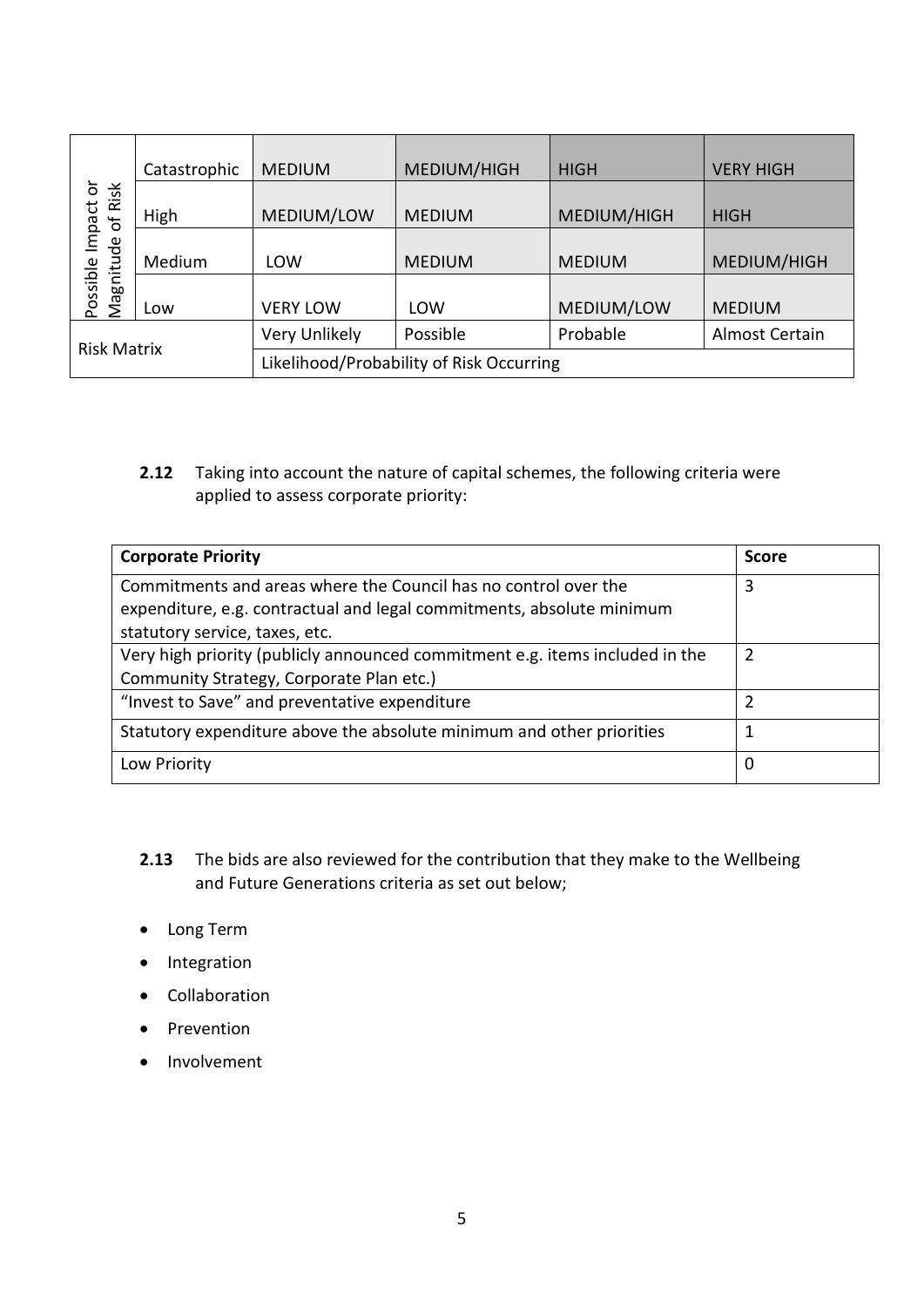- **2.14** Each scheme is awarded one point for every one of the outcomes that it meets to a maximum of 5.
- **2.15** In previous years, only those schemes assessed as corporate priority 1 or higher and medium risk or higher were included in the capital programme. In addition, successful bids had also contributed to at least three Wellbeing and Future Generations outcomes and should have had a scheme priority factor of either A/B/Ci/Cii/Ciii. Usually bids that did not meet these criteria were excluded from consideration.
- **2.16** These bids have been considered by the Insight Board where it was agreed that, when agreeing the final programme, consideration should also be given to those schemes that meet the requirements of the Coronavirus Recovery Strategy.
- **2.17** The value of capital bids received totalled £8.586m in 2021/22 and £20.506m over the 5-year period. While the evaluation process has been carried out this year for all capital bids in the normal manner, the settlement for 2021/22 has not been confirmed. It is therefore proposed that at this point, due to the uncertainty in the level of funding that will be provided, no schemes will be approved for inclusion in the Capital Programme and further assessment will be carried out by the Budget Working Group once the level of funding is known and consultation has taken place. A list of all the capital bids received is shown in Appendix 2.
- **2.18** Various allocations for Asset Renewal have currently been included in Appendix 1 over the 5 year period of the programme. Asset Renewal budgets for each Directorate will be reviewed and schemes will be identified prior to the approval of the Final Capital proposals for 2021/22 to ensure that funding is allocated to priority schemes.
- **2.19** There have been a number of changes approved by Cabinet since the final budget proposals 2020/21 to 2024/25 were approved in February 2020. These changes including capital sums carried forward have been included in Appendix 1.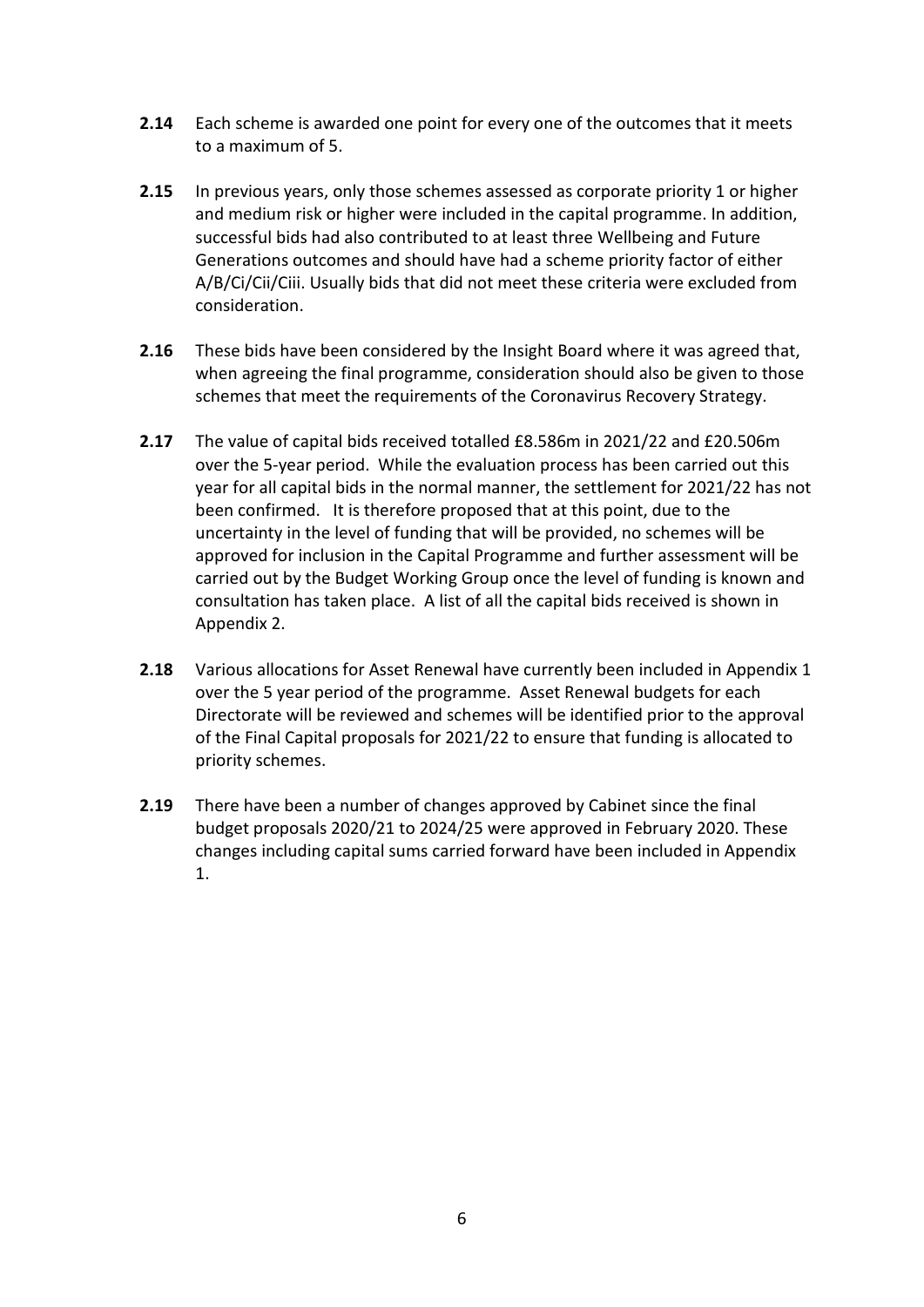#### **21st Century Schools Band B Programme**

**2.20** A summary of the profile for Band B 21st Century Schools is shown below.

| <b>Band B Scheme</b>                                    | 2020/21 | 2021/22 | 2022/23 | 2023/24 | <b>Total</b> |  |
|---------------------------------------------------------|---------|---------|---------|---------|--------------|--|
|                                                         | £'000   | £'000   | £'000   | £'000   | £'000        |  |
| Ysgol Gymraeg Bro<br>Morgannwg                          | 10,656  | 3,052   | 348     | 0       | 14,056       |  |
| Cowbridge Primary<br>Provision                          | 839     | 2,500   | 1,600   | 0       | 4,939        |  |
| <b>Primary Provision Western</b><br>Vale                | 2,391   | 2,287   | 65      | 0       | 4,743        |  |
| <b>Barry Waterfront</b>                                 | 1,001   | 4,291   | 2,593   | 0       | 7,885        |  |
| St David's Primary School                               | 2,482   | 1,554   | 89      | 0       | 4,125        |  |
| <b>Review Primary Provision</b><br>to include Cosmeston | 0       | 977     | 1,708   | 1,500   | 4,185        |  |
| <b>Review Nursery Provision</b>                         | 50      | 1,210   | 100     | 0       | 1,360        |  |
| <b>St Nicholas Primary</b>                              | 1,665   | 2,683   | 400     | 0       | 4,748        |  |
| Whitmore High School                                    | 16,604  | 5,655   | 565     | 0       | 22,824       |  |
| Pencoedtre High School                                  | 14,918  | 14,546  | 3,657   | 0       | 33,121       |  |
| Centre of Learning and<br>Wellbeing                     | 496     | 2,000   | 1,825   | 0       | 4,321        |  |
| Ysgol Y Deri                                            | 509     | 5,450   | 4,000   | 1,000   | 10,959       |  |
| <b>Total</b>                                            | 51,611  | 46,205  | 16,950  | 2,500   | 117,266      |  |

**2.21** The Band B schemes listed above are included in the current capital programme and are funded as follows:

| <b>Funding Source</b>                | 2020/21<br>£'000 | 2021/22<br>£'000 | 2022/23<br>£'000 | 2023/24<br>£'000 | <b>Total</b><br>£'000 |
|--------------------------------------|------------------|------------------|------------------|------------------|-----------------------|
| WG Funding                           | 36,591           | 18,279           | 8,244            | 1,000            | 64,114                |
| S106 monies                          | 7,551            | 10,134           | 4,067            | 0                | 21,752                |
| Capital receipts                     | 2,819            | 4,984            | 848              | 300              | 8,951                 |
| Reserves and Revenue<br>Contribution | 1,882            | 6,965            | 1,275            | 1,200            | 11,322                |
| <b>Prudential Borrowing</b>          | 1,295            | 4,194            | 2,516            | 0                | 8,005                 |
| <b>General Capital Funding</b>       | 1,473            | 1,649            | 0                | 0                | 3,122                 |
| <b>Total</b>                         | 51,611           | 46,205           | 16,950           | 2,500            | 117,266               |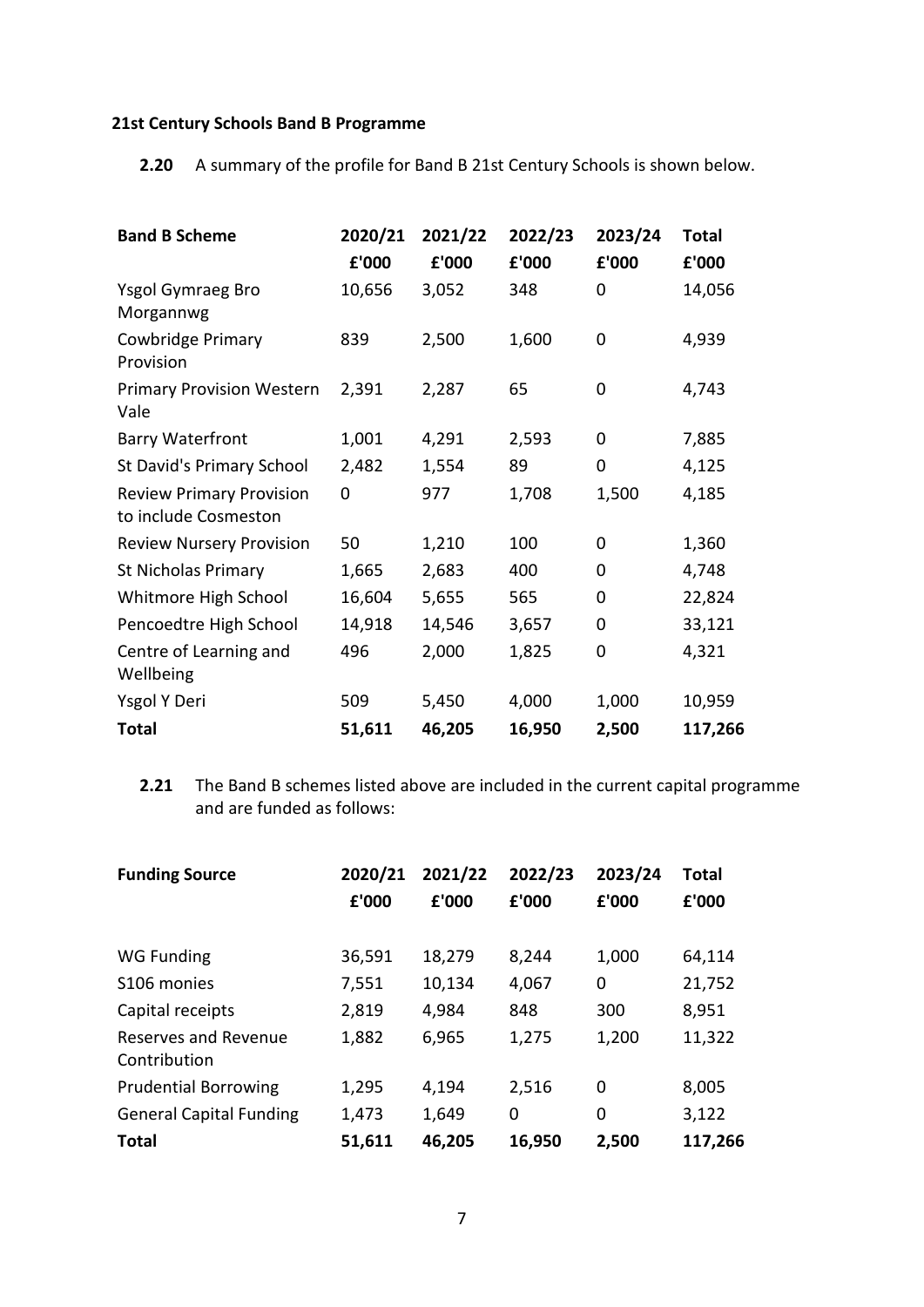**2.22** The reprofiled expenditure requested at Cabinet on the 16th November 2020 is reflected above and in Appendix 1. The total cost for Band B schemes is projected to be £135.04m (2018/19 - 2023/24). In total £76.18m is being funded by WG.

#### **Housing Improvement Plan**

**2.23** The 2020/21 Housing Improvement Programme budget currently totals £22.5m. It has been requested at Cabinet on the 16th November 2020 that the budget be reduced by a net figure of £2.3m which is to be carried forward into 2021/22. The funding of the 2020/21 programme has been amended as set out in the table below, along with the funding for the proposed 2021/22 programme: -

| <b>Funding</b>                       | <b>Current 2020/21</b><br>£'000 | <b>Amended 2020/21</b><br>£'000 | 2021/22<br>£'000 |
|--------------------------------------|---------------------------------|---------------------------------|------------------|
| <b>Major Repairs Allowance Grant</b> | 2,764                           | 2,764                           | 2,764            |
| <b>Other Grant</b>                   | 263                             | 267                             | 1,300            |
| <b>CERA</b>                          | 12,723                          | 14,840                          | 6,450            |
| <b>Unsupported Borrowing</b>         | 5,559                           | 1,138                           | 24,806           |
| <b>AHG Borrowing</b>                 | 515                             | 515                             | 0                |
| Appropriation                        | 700                             | 700                             | 0                |
|                                      |                                 |                                 |                  |
| <b>Total</b>                         | 22,524                          | 20,224                          | 35,320           |

#### **Next Steps**

- **2.24** The next stage is for the capital bids and programme to be submitted to Scrutiny Committees for consultation. Each Scrutiny Committee will be asked to first consider the Initial Capital Programme proposals as shown in Appendix 1 and to make any recommendations for changes and to consider the capital bids shown in Appendix 2. If changes are requested or particular bids are supported, then the reasons need to be recorded in order to assist the Cabinet and the Budget Working Group in drawing up the final proposals. Corporate Performance and Resources Scrutiny Committee is the lead Scrutiny Committee and will consider both the Initial Capital Budget Proposals and any recommendations that other Scrutiny Committees have made. The responses of Scrutiny Committees must be made no later than the 16th December 2020.
- **2.25** Managers will be asked to revisit the recommended schemes contained in the final proposals prior to presentation to Cabinet and to confirm final costs and spend profiles.
- **2.26** Currently, the approved timetable requires Cabinet to approve the final budget proposals by no later than the 8th February 2021 and that Cabinet's final Capital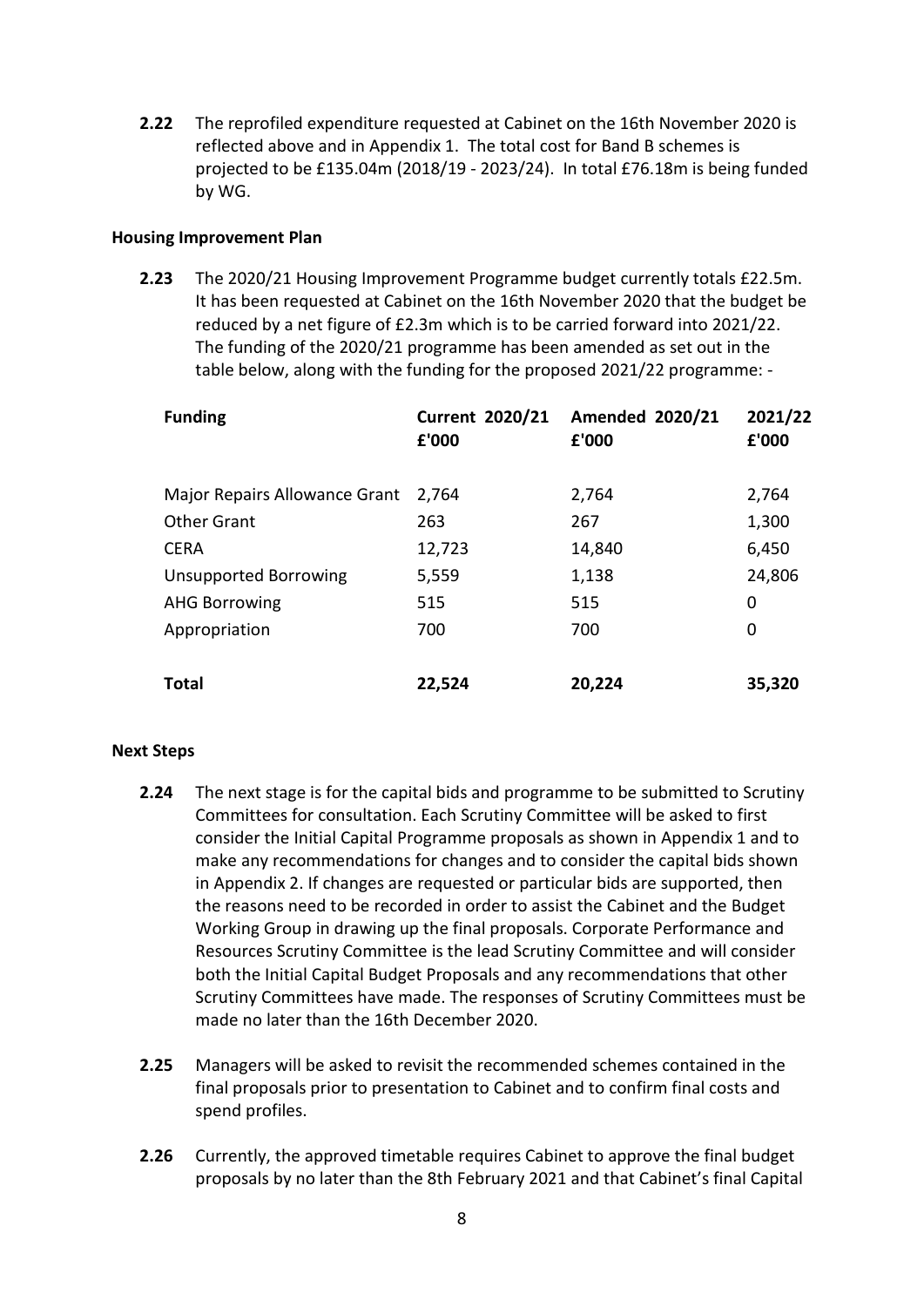Programme proposals will be considered by Council at a meeting to be held on 1st March 2021 to enable the Council Tax to be set by 11th March 2021.

**2.27** Due to the late announcement of the final settlement it is proposed that the approved timetable is reviewed to ensure decisions regarding the budgets for 2021/2022 can be fully informed by the funding levels available.

# **3. How do proposals evidence the Five Ways of Working and contribute to our Well-being Objectives?**

- **3.1** The Capital Programme focuses capital investment to deliver the outcomes identified as part of the Corporate Plan. Some examples are :-
- **To work with and for our communities -** Consultations are carried out with the community on capital projects e.g. Band B and park schemes. Building Stronger Communities capital grants are being issued to support projects being carried out by members of the community.
- **To support learning, employment and sustainable economic growth -** Further investment in schools through the School Investment Programme with Band A complete and development under Band B which commenced in 2019/20. Contributing as a partner in the Cardiff Capital Region City Deal will bring economic prosperity to the area. There will be continued investment in environment and regeneration programmes to support economic growth.
- **To support people at home and in their community -** Investment in housing through the Housing Improvement Programme will maintain the Welsh Housing Quality Standard and there is a new build programme. Disabled Facility Grants are also issued to residents. Investment in leisure centres and playgrounds will encourage more use and activity. The core active travel fund allocation grant from Welsh Government is used to implement active travel schemes.
- **To respect, enhance and enjoy our environment -** In response to the climate emergency, the Council launched a project to explore how construction practices could be adapted to support decarbonisation as part the 21st Century Schools Programme. St David's CIW Primary School was designed to be low (in-use) carbon through improved building fabric, maximising renewables and its only energy source is electric. This model was further developed to deliver net-zero (in-use) carbon school buildings for Llancarfan Primary School and St Nicholas CIW Primary School. The Llancarfan Primary School scheme is due to be completed in 2021 which will make it the first net-zero carbon primary school building in Wales. Investing in the introduction of LED street lighting will bring environmental benefits. Funding has been made available for the installation of vehicle charging infrastructure and for the purchase of electric pool cars. The school decarbonisation programme consists of a variety of energy reduction measures and renewable energy installations have been identified across a number of assets within the school portfolio. Recycling is now to be sorted into separate containers, the change is aimed at improving the quality of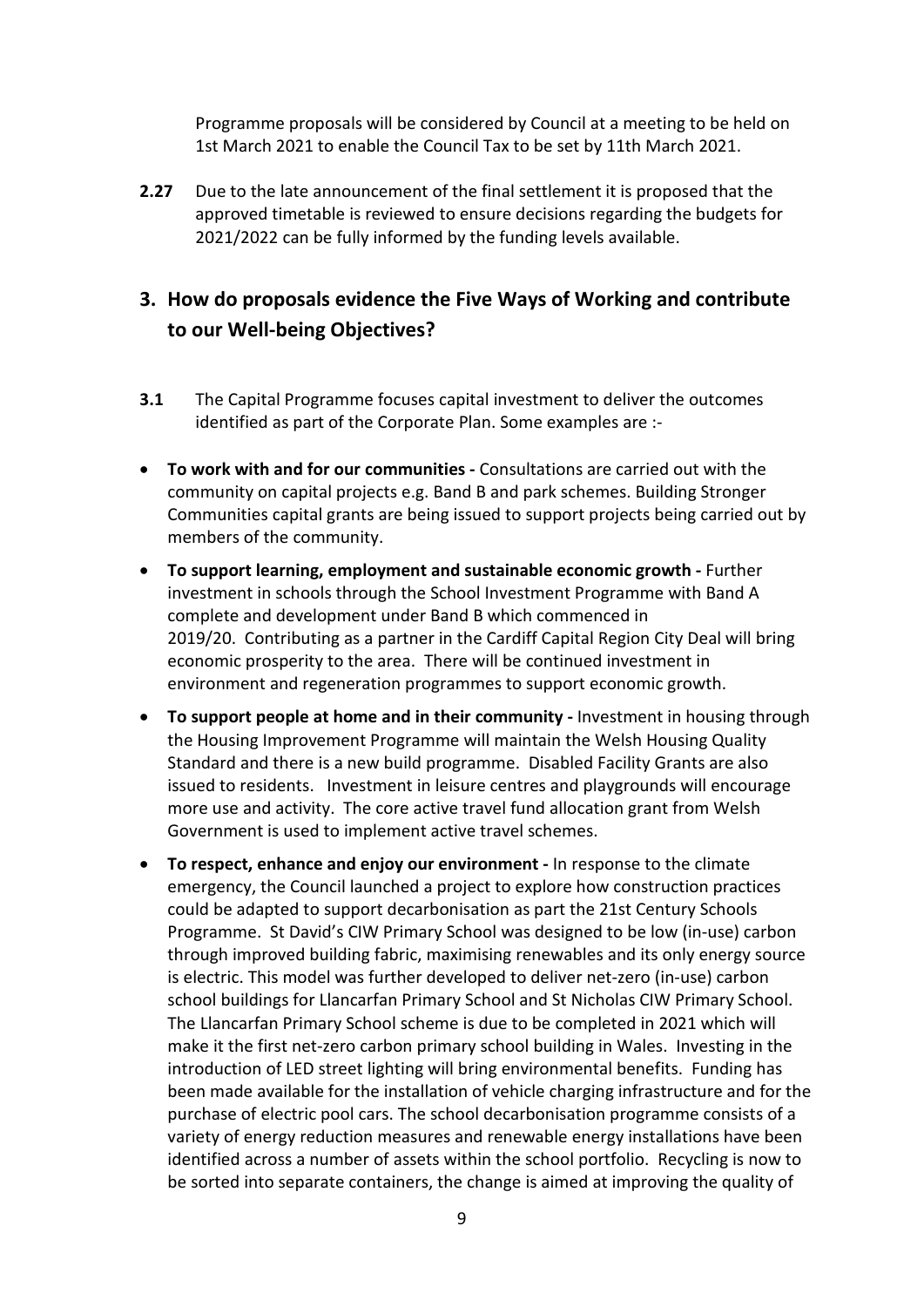the materials that are collected for recycling which is better for the environment and will help the Council to recycle more.

- **3.2** The setting and the monitoring of the Capital programme follows the Five Ways of Working.
- **3.3 Looking to the long term -** The development of the capital programme is a means of planning for the future and takes a strategic approach to ensure services are sustainable and that investments are affordable over the longer term and that future need and demand for services is understood.
- **3.4 Taking an integrated approach** In setting the capital programme, working with partners is encouraged, as it allows the utilisation of funding from various sources, such as Welsh Government and S106 contributions, to deliver schemes.
- **3.5 Involving the population in decisions** As part of the annual budget setting process there is engagement with residents, customers and partners. Prior to the implementation of certain capital schemes, consultation may also take place with the public which may in some cases be statutory.
- **3.6 Working in a collaborative way** It is recognises that more can be achieved and better services can be provided by collaboration and it encourages this as a way of working in the future which includes providing funding to work with local communities.
- **3.7 Understanding the root cause of issues and preventing them** The process for setting and monitoring the capital programme is proactive and allows an understanding of the financial and operational issues to be considered together so that issues can be tackled at the source.

### **4. Resources and Legal Considerations**

#### **Financial**

- **4.1** The total net capital expenditure of the proposed programme in Appendix 1, over the 5 years, is £165.57m.
- **4.2** If the schemes shown in Appendix 1 are approved, the effect on General Fund useable capital receipts will be as shown in the following table.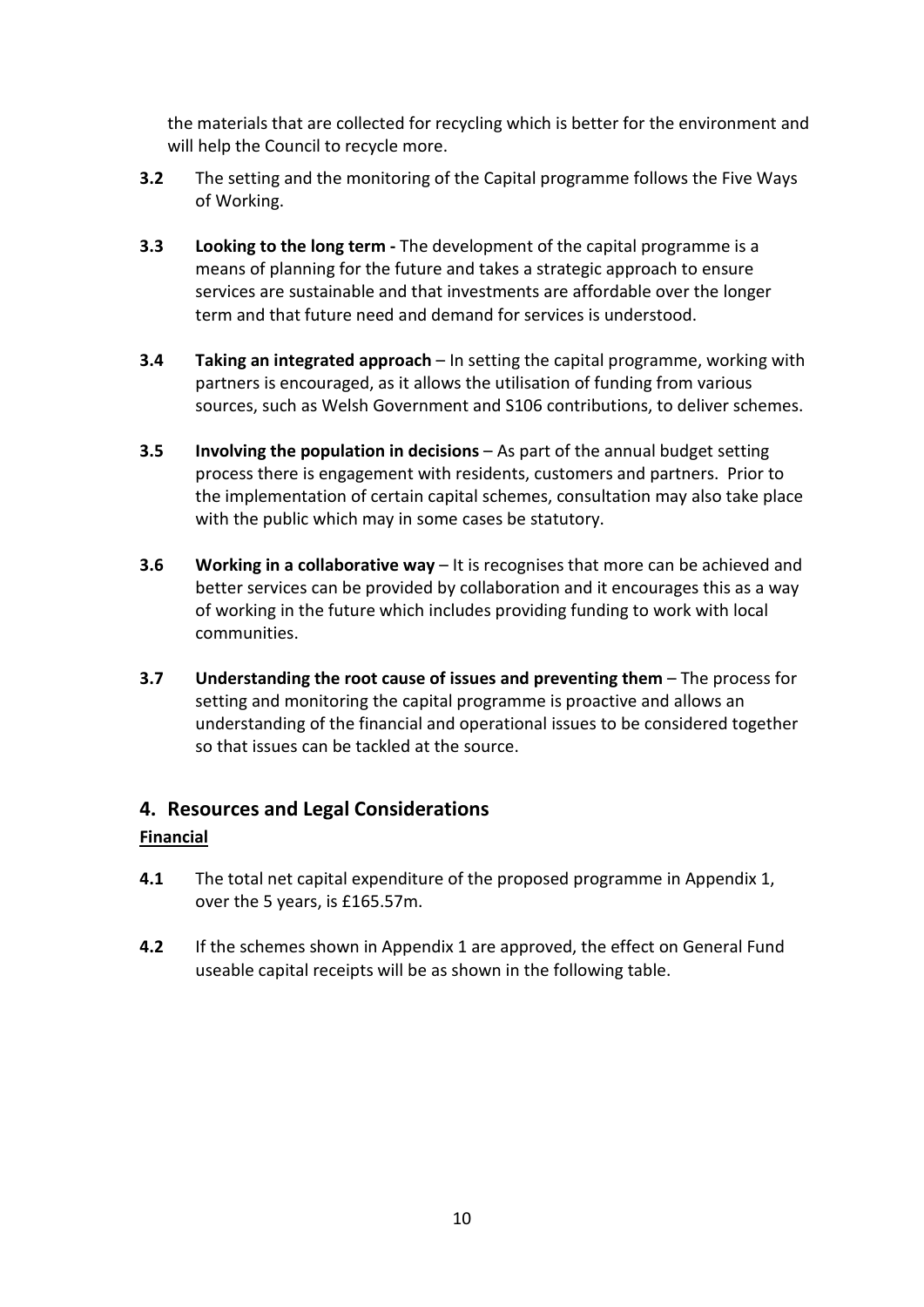| <b>Capital Receipts</b>                  | General     | <b>Ring fenced</b><br><b>Social Services</b> | <b>Ring fenced</b><br><b>Education</b> |
|------------------------------------------|-------------|----------------------------------------------|----------------------------------------|
|                                          | £'000       | £'000                                        | £'000                                  |
| Anticipated Balance as at 1st April 2021 | 4,381       | 1,339                                        | 4,779                                  |
| Anticipated Requirements - 2021/22       | (1, 182)    | 0                                            | (4,836)                                |
| Anticipated Receipts - 2021/22           | 0           | 0                                            | 57                                     |
| <b>Balance as at 31st March 2022</b>     | 3,199       | 1,339                                        | 0                                      |
| Anticipated Requirements - 2022/23       | (287)       | (1, 339)                                     | (300)                                  |
| Anticipated Receipts - 2022/23           | 0           | 0                                            | 300                                    |
| <b>Balance as at 31st March 2023</b>     | 2,912       | 0                                            | 0                                      |
| Anticipated Requirements - 2023/24       | (300)       | $\Omega$                                     | 0                                      |
| Anticipated Receipts - 2023/24           | $\mathbf 0$ | 0                                            | 0                                      |
| Balance as at 31st March 2024            | 2,612       | 0                                            | 0                                      |
| Anticipated Requirements - 2024/25       | 0           | 0                                            | 0                                      |
| Anticipated Receipts - 2024/25           | $\Omega$    | $\Omega$                                     | $\Omega$                               |
| <b>Balance as at 31st March 2025</b>     | 2,612       | 0                                            | 0                                      |
| Anticipated Requirements - 2025/26       | 0           | 0                                            | $\Omega$                               |
| Anticipated Receipts - 2025/26           | 0           | 0                                            | 0                                      |
| <b>Balance as at 31st March 2026</b>     | 2,612       | 0                                            | 0                                      |

- **4.3** The Education Capital Programme utilises general capital receipts in addition to capital receipts ring fenced for Education.
- **4.4** The capital receipt balance for Social Services has been ring fenced for Social Services capital expenditure. Whilst options are being explored by the Council, it has been assumed that the full capital receipt of £1.339m will be utilised in 2022/23.
- **4.5** In line with the overall strategy and specific suggestions proposed by the Budget Working Group, in order to resource the Capital Programme, reserves will be utilised over the period of the Capital Programme 2021/22 to 2025/26.
- **4.6** The Commercial Opportunities and Invest to save reserve will be used for invest to save schemes where robust business cases have been brought forward for consideration and in certain circumstances business critical schemes may also be funded from this reserve with the prior approval of the Head of Finance.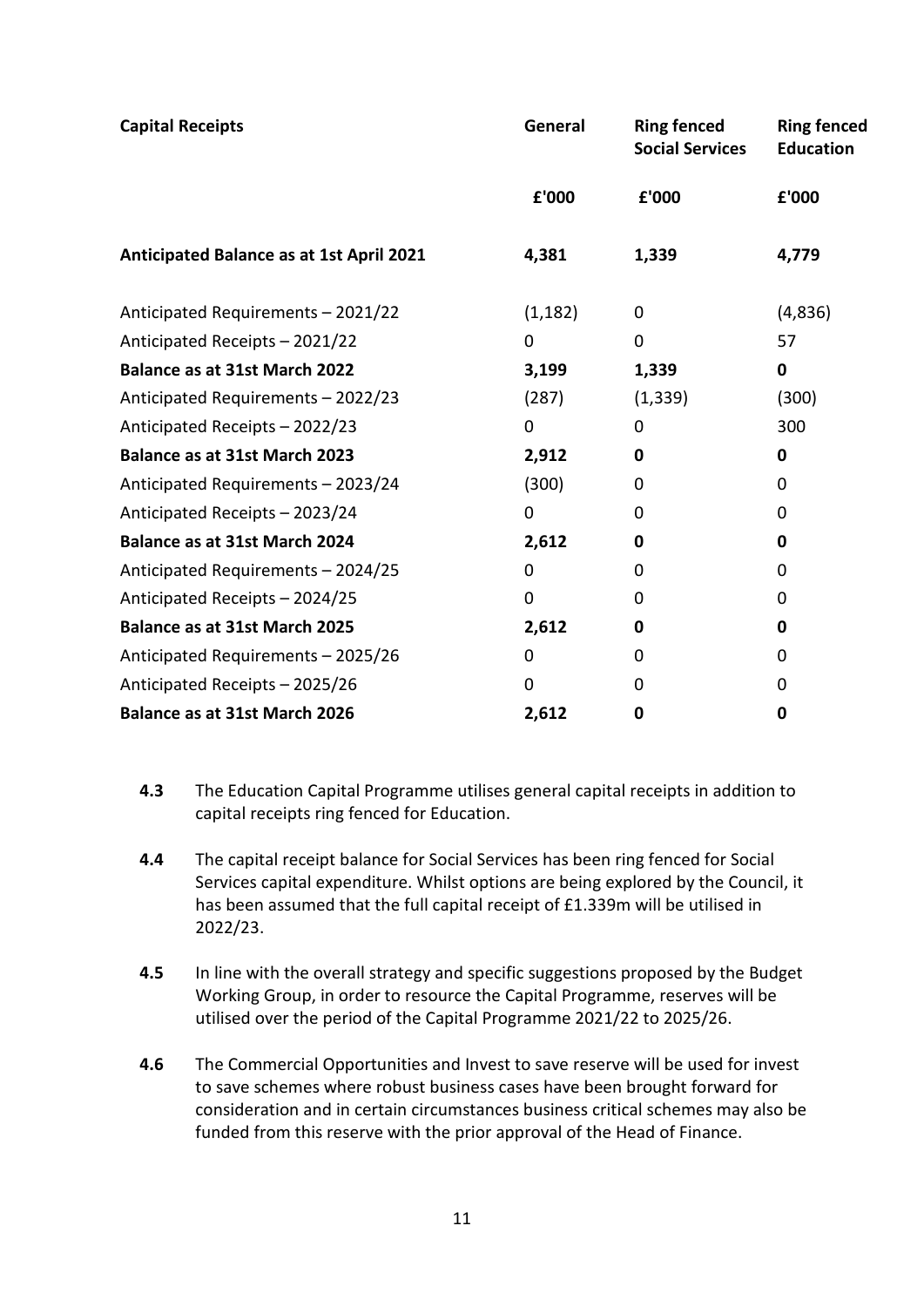#### **Employment**

**4.7** Some of the work included in the capital programme will be undertaken by Council staff and the relevant costs will be recharged to the capital scheme.

### **Legal (Including Equalities)**

**4.8** There are no legal implications.

# **5. Background Papers**

Bids received from departments

Correspondence received from the Welsh Government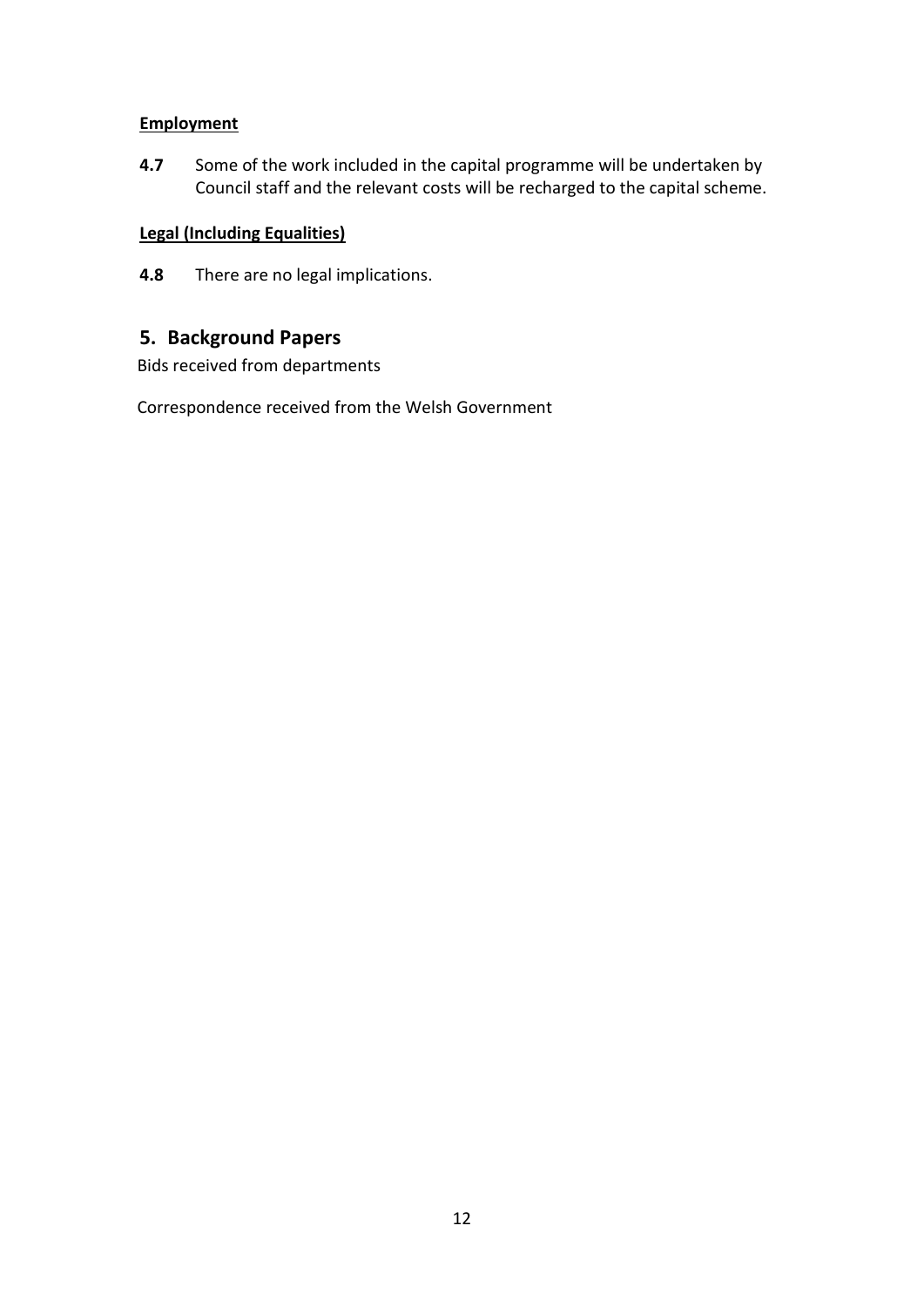#### **FINAL CAPITAL PROGRAMME - 2021/22 to 2025/26**

#### **APPENDIX 1**

|                                 | 2021/22    |        | 2022/23    |        | 2023/24 |        | 2024/25    |        | 2025/26    |              |                 |
|---------------------------------|------------|--------|------------|--------|---------|--------|------------|--------|------------|--------------|-----------------|
| <b>Schemes</b>                  | <b>Net</b> | Gross  | <b>Net</b> | Gross  | Net     | Gross  | <b>Net</b> | Gross  | <b>Net</b> | <b>Gross</b> | <b>Comments</b> |
|                                 | £000       | £000   | £000       | £000   | £000    | £000   | £000       | £000   | £000       | £000         |                 |
|                                 |            |        |            |        |         |        |            |        |            |              |                 |
| Learning and Skills             | 18,968     | 47,710 | 5,319      | 17,630 | 2,100   | 3,100  | 600        | 600    | 600        | 600          |                 |
| <b>Social Services</b>          | 100        | 100    | 1,439      | 1,439  | 100     | 100    | 100        | 100    | 100        | 100          |                 |
| <b>Environment and Housing</b>  | 35,100     | 39,164 | 22,274     | 25,038 | 20,964  | 23,728 | 19,282     | 22,046 | 16,283     | 19.047       |                 |
| Managing Director and Resources | 2,565      | 3,663  | 3,564      | 3,564  | 3,795   | 3,795  | 3,795      | 3,795  | 3,995      | 3,995        |                 |
| <b>City Deal</b>                | 675        | 675    | 675        | 675    | 972     | 972    | 972        | 972    | 1,235      | 1,235        |                 |
| <b>ITOTAL CAPITAL PROGRAMME</b> | 57,408     | 91,312 | 33,271     | 48,346 | 27,931  | 31,695 | 24,749     | 27,513 | 22,213     | 24,977       |                 |

**RESOURCES USED TO FINANCE PROGRAMME**

#### **GENERAL FUND CAPITAL RECEIPTS POSITION**

**Ringfenced**

|                                              | Net<br>£000 | <b>Gross</b><br>£000 |                                 | General<br>£000 | SS<br>£000 | Ed<br>£000 |
|----------------------------------------------|-------------|----------------------|---------------------------------|-----------------|------------|------------|
| <b>Resources from Welsh Government</b>       |             |                      | Balance as at 31st March 2020   | 7,539           | 1,339      | 7,598      |
| Supported Borrowing - General Fund           | 3,422       | 3,422                |                                 |                 |            |            |
| General Capital Grant                        | 2,083       | 2,083                | Anticipated Required in 2020/21 | $-3,171$        | 0          | $-2,819$   |
|                                              |             |                      | Anticipated Receipt in 2020/21  | 13              | 0          | $\Omega$   |
| <b>Total Resources from Welsh Government</b> | 5,505       | 5,505                | Balance as at 31st March 2021   | 4,381           | 1,339      | 4,779      |
|                                              |             |                      | Anticipated Required in 2021/22 | $-1,182$        | 0          | $-4,836$   |
| <b>Other Available Resources</b>             |             |                      | Anticipated Receipt in 2021/22  | $\Omega$        | $\Omega$   | 57         |
| General Fund Revenue/Reserves                | 9,760       | 9,760                | Balance as at 31st March 2022   | 3,199           | 1,339      | 0          |
| Housing Reserves/Revenue                     | 6,450       | 6,450                |                                 |                 |            |            |
| <b>Housing Capital Receipts</b>              | 0           | $\Omega$             | Anticipated Required in 2022/23 | $-287$          | $-1339$    | $-300$     |
| <b>Education Capital Receipts</b>            | 4,836       | 4,836                | Anticipated Receipt in 2022/23  | O               | 0          | 300        |
| General Fund Capital Receipts                | 1,182       | 1,182                | Balance as at 31st March 2023   | 2,912           | 0          | 0          |
| S <sub>106</sub>                             | 0           | 12,532               |                                 |                 |            |            |
| <b>Other External Grants</b>                 | 0           | 18,608               | Anticipated Required in 2023/24 | $-300$          | 0          | 0          |
| Major Repairs Allowance                      | 0           | 2,764                | Anticipated Receipt in 2023/24  | O               | 0          |            |
| Unsupported (Prudential) Borrowing           | 29,000      | 29,000               | Balance as at 31st March 2024   | 2,612           | 0          | 0          |
| City Deal Borrowing                          | 675         | 675                  |                                 |                 |            |            |
| <b>TOTAL RESOURCES</b>                       | 57,408      | 91,312               | Anticipated Required in 24/25   | 0               | 0          | 0          |
|                                              |             |                      | Anticipated Receipt in 2024/25  |                 | 0          | 0          |
|                                              |             |                      | Balance as at 31st March 2025   | 2,612           | O          | O          |
|                                              |             |                      | Anticipated Required in 2025/26 | 0               | 0          | 0          |
|                                              |             |                      | Anticipated Receipt in 2025/26  |                 | 0          |            |
|                                              |             |                      | Balance as at 31st March 2026   | 2,612           | 0          |            |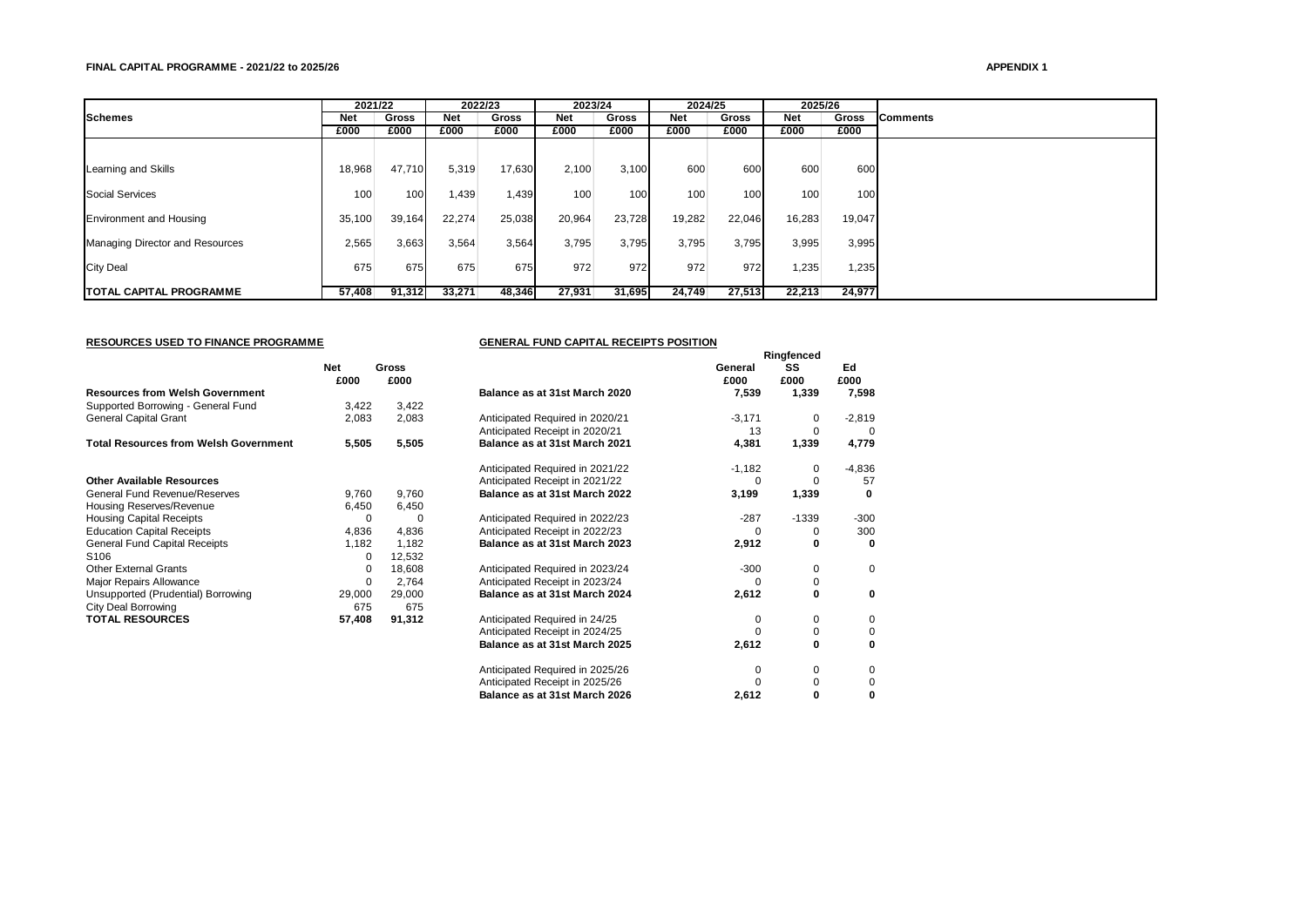|                                                                                                                                                                                                                                                                                                    | 2021/22                                                                           |                                                                       | 2022/23                                                                          |                                                               | 2023/24                                                                                                    |                           | 2024/25                                                                                              |                                             | 2025/26                                                                                        |                           |                                                                                                      |
|----------------------------------------------------------------------------------------------------------------------------------------------------------------------------------------------------------------------------------------------------------------------------------------------------|-----------------------------------------------------------------------------------|-----------------------------------------------------------------------|----------------------------------------------------------------------------------|---------------------------------------------------------------|------------------------------------------------------------------------------------------------------------|---------------------------|------------------------------------------------------------------------------------------------------|---------------------------------------------|------------------------------------------------------------------------------------------------|---------------------------|------------------------------------------------------------------------------------------------------|
| <b>Schemes</b>                                                                                                                                                                                                                                                                                     | <b>Net</b><br>£000                                                                | Gross<br>£000                                                         | <b>Net</b><br>£000                                                               | <b>Gross</b><br>£000                                          | <b>Net</b><br>£000                                                                                         | <b>Gross</b><br>£000      | <b>Net</b><br>£000                                                                                   | Gross<br>£000                               | <b>Net</b><br>£000                                                                             | Gross<br>£000             | <b>Comments</b>                                                                                      |
| <b>Learning and Skills</b><br><b>Education and Schools</b><br><b>Schools Investment Programme</b>                                                                                                                                                                                                  |                                                                                   |                                                                       |                                                                                  |                                                               |                                                                                                            |                           |                                                                                                      |                                             |                                                                                                |                           |                                                                                                      |
| 21st Century School Improvement Programme                                                                                                                                                                                                                                                          |                                                                                   |                                                                       |                                                                                  |                                                               |                                                                                                            |                           |                                                                                                      |                                             |                                                                                                |                           |                                                                                                      |
| Band B Whitmore High School<br>Band B Pencoedtre High School<br>Band B Centre of Learning and Wellbeing<br>Band B Ysgol Y Deri<br>Band B Ysgol Gymraeg Bro Morgannwg<br><b>Band B Barry Waterfront</b><br>Band B Primary Provision in the Western Vale<br>Band B Cowbridge Primary Provision (YBF) | 5,000<br>9,095<br>$\mathbf 0$<br>$\Omega$<br>1,795<br>$\Omega$<br>455<br>$\Omega$ | 5,655<br>14,546<br>2,000<br>5,450<br>3,052<br>4,291<br>2,287<br>2,500 | $\Omega$<br>3,277<br>441<br>$\mathbf 0$<br>$\Omega$<br>386<br>$\mathbf 0$<br>347 | 565<br>3,657<br>1,825<br>4,000<br>348<br>2,593<br>65<br>1,600 | $\Omega$<br>$\mathbf 0$<br>$\pmb{0}$<br>$\pmb{0}$<br>$\mathbf 0$<br>$\mathsf 0$<br>$\mathbf 0$<br>$\Omega$ | O<br>1,000<br>U<br>0<br>U | $\Omega$<br>$\mathsf 0$<br>$\mathsf 0$<br>0<br>$\Omega$<br>$\mathsf 0$<br>$\mathsf 0$<br>$\mathbf 0$ | O<br>ŋ<br>O<br>$\Omega$<br>U<br>ŋ<br>O<br>O | $\Omega$<br>$\mathbf 0$<br>$\mathbf 0$<br>0<br>$\Omega$<br>$\Omega$<br>$\mathbf 0$<br>$\Omega$ | ŋ<br>$\Omega$<br>$\Omega$ | 0 Reprofile requested at Cabinet on the 16th November 2020                                           |
| Band B St Davids Primary School<br><b>Band B St Nicholas</b><br>Band B Penarth Cluster - Review Primary                                                                                                                                                                                            | 219<br>671                                                                        | 1,554<br>2,683                                                        | $\mathbf 0$<br>154                                                               | 89<br>400                                                     | $\mathbf 0$<br>$\Omega$                                                                                    |                           | $\mathbf 0$<br>$\mathbf 0$                                                                           |                                             | $\Omega$<br>$\Omega$                                                                           |                           | 0 Reprofile requested at Cabinet on the 16th November 2020                                           |
| Provision to Include Cosmeston<br><b>Band B Review Nursery Provision</b>                                                                                                                                                                                                                           | 166<br>391                                                                        | 977<br>1,210                                                          | $\mathbf 0$<br>34                                                                | 1,708<br>100                                                  | 1,500<br>$\Omega$                                                                                          | 1,500                     | 0<br>$\mathbf 0$                                                                                     | ი<br>Ω                                      | 0<br>$\Omega$                                                                                  |                           | 0 Reprofile requested at Cabinet on the 16th November 2020                                           |
| Childcare Offer Capital Grant                                                                                                                                                                                                                                                                      | $\Omega$                                                                          | 329                                                                   | $\mathbf 0$                                                                      | <sup>0</sup>                                                  | $\Omega$                                                                                                   |                           | $\Omega$                                                                                             | ŋ                                           | $\Omega$                                                                                       |                           |                                                                                                      |
| 2021/22 Capital Bids<br>Old Hall, Cowbridge, renewal of roof coverings                                                                                                                                                                                                                             | 250                                                                               | 250                                                                   | 80                                                                               | 80                                                            | $\Omega$                                                                                                   |                           | $\mathbf 0$                                                                                          | $\Omega$                                    | $\mathbf 0$                                                                                    |                           | 0 Capital Bid approved February 2020                                                                 |
| <b>Asset Renewal</b><br>Schools Asset Renewal/Other<br>Education Asset Renewal - contingency                                                                                                                                                                                                       | 550<br>50                                                                         | 550<br>50                                                             | 550<br>50                                                                        | 550<br>50                                                     | 550<br>50                                                                                                  | 550<br>50                 | 550<br>50                                                                                            | 550<br>50                                   | 550<br>50                                                                                      | 550<br>50                 |                                                                                                      |
| <b>Slippage</b><br><b>Llansannor Extension</b><br><b>St Brides</b><br>Peterston Super Ely Primary Suspended Ceiling                                                                                                                                                                                | 100<br>106                                                                        | 100<br>106                                                            | $\pmb{0}$<br>$\overline{0}$                                                      | 0<br>$\Omega$                                                 | $\Omega$<br>$\Omega$                                                                                       |                           | 0<br>$\mathbf 0$                                                                                     | $\Omega$<br>U                               | 0<br>$\overline{0}$                                                                            |                           | 0 Requested at Cabinet on the 16th November 2020<br>0 Requested at Cabinet on the 16th November 2020 |
| Renewal Phase 1<br>St Illtyds Primary Doors                                                                                                                                                                                                                                                        | 80<br>40                                                                          | 80<br>40                                                              | $\mathbf 0$<br>$\overline{0}$                                                    | $\mathbf 0$<br>$\Omega$                                       | 0<br>$\mathbf 0$                                                                                           | O<br>0                    | $\mathsf 0$<br>$\overline{0}$                                                                        | $\Omega$<br>በ                               | 0<br>$\overline{0}$                                                                            |                           | 0 Requested at Cabinet on the 16th November 2020<br>0 Requested at Cabinet on the 16th November 2020 |
| <b>Total Education and Schools</b><br><b>Total Learning and Skills</b>                                                                                                                                                                                                                             | 18,968<br>18,968                                                                  | 47,710<br>47,710                                                      | 5,319<br>5,319                                                                   | 17,630<br>17,630                                              | 2,100<br>2,100                                                                                             | 3,100<br>3,100            | 600<br>600                                                                                           | 600<br>600                                  | 600<br>600                                                                                     | 600<br>600                |                                                                                                      |
| <b>Social Services</b>                                                                                                                                                                                                                                                                             |                                                                                   |                                                                       |                                                                                  |                                                               |                                                                                                            |                           |                                                                                                      |                                             |                                                                                                |                           |                                                                                                      |
| <b>Older Persons Accommodation</b>                                                                                                                                                                                                                                                                 | $\Omega$                                                                          | $\Omega$                                                              | 1,339                                                                            | 1,339                                                         | $\Omega$                                                                                                   | O                         | $\mathbf 0$                                                                                          | $\Omega$                                    | $\Omega$                                                                                       | $\Omega$                  |                                                                                                      |
| <b>Asset Renewal</b><br>Social Services Asset Renewal                                                                                                                                                                                                                                              | 100                                                                               | 100                                                                   | 100                                                                              | 100                                                           | 100                                                                                                        | 100                       | 100                                                                                                  | 100                                         | 100                                                                                            | 100                       |                                                                                                      |
| <b>Total Social Services</b>                                                                                                                                                                                                                                                                       | 100                                                                               | 100                                                                   | 1,439                                                                            | 1,439                                                         | 100                                                                                                        | 100                       | 100                                                                                                  | 100                                         | 100                                                                                            | 100                       |                                                                                                      |
| <b>Neighbourhood Services and Transport</b>                                                                                                                                                                                                                                                        |                                                                                   |                                                                       |                                                                                  |                                                               |                                                                                                            |                           |                                                                                                      |                                             |                                                                                                |                           |                                                                                                      |
| Vehicle Replacement Programme                                                                                                                                                                                                                                                                      | 2,002                                                                             | 2,002                                                                 | 2,272                                                                            | 2,272                                                         | 1,164                                                                                                      | 1,164                     | 800                                                                                                  | 800                                         | 800                                                                                            | 800                       |                                                                                                      |
| <b>Asset Renewal</b><br><b>Asset Renewal</b>                                                                                                                                                                                                                                                       | 500                                                                               | 500                                                                   | 500                                                                              | 500                                                           | 500                                                                                                        | 500                       | 500                                                                                                  | 500                                         | 500                                                                                            | 500                       |                                                                                                      |
| Visible Services Highway Improvements<br>Flood Risk Management                                                                                                                                                                                                                                     | 300<br>100                                                                        | 300<br>100                                                            | 300<br>100                                                                       | 300<br>100                                                    | 300<br>100                                                                                                 | 300<br>100                | 300<br>100                                                                                           | 300<br>100                                  | 300<br>100                                                                                     | 300                       | 100 To address various flooding & drainage issues                                                    |
| Coast Protection and Land Drainage General                                                                                                                                                                                                                                                         | 110                                                                               | 110                                                                   | 110                                                                              | 110                                                           | 110                                                                                                        | 110                       | 110                                                                                                  | 110                                         | 110                                                                                            |                           | 110 New responsibilities on coastal protection and land drainage                                     |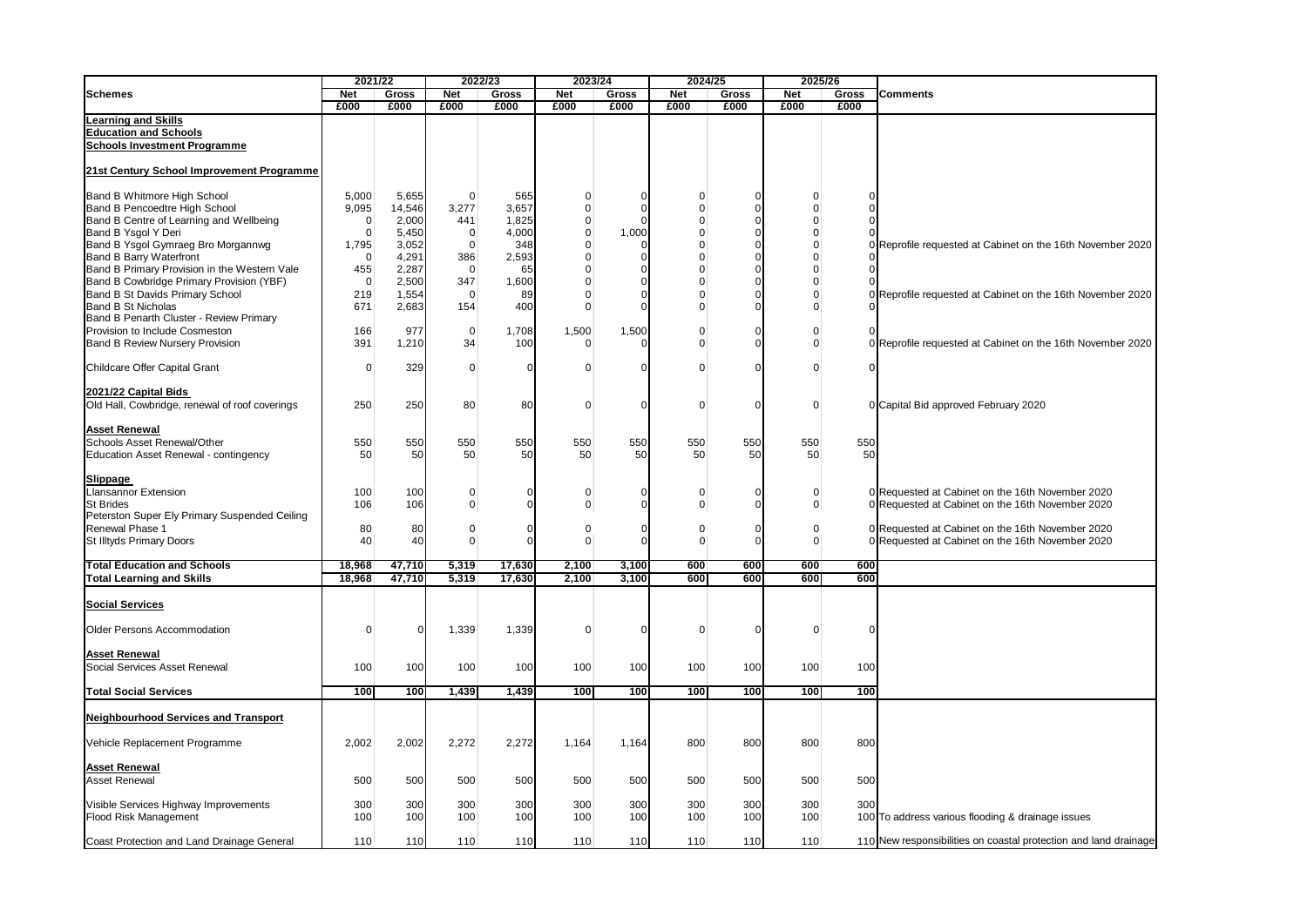|                                                            | 2021/22     |                | 2022/23     |              | 2023/24                    |            | 2024/25        |              | 2025/26             |        |                                                  |  |  |
|------------------------------------------------------------|-------------|----------------|-------------|--------------|----------------------------|------------|----------------|--------------|---------------------|--------|--------------------------------------------------|--|--|
| <b>Schemes</b>                                             | <b>Net</b>  | Gross          | Net         | <b>Gross</b> | <b>Net</b><br><b>Gross</b> |            | <b>Net</b>     | <b>Gross</b> | <b>Net</b><br>Gross |        | <b>Comments</b>                                  |  |  |
|                                                            | £000        | £000           | £000        | £000         | £000                       | £000       | £000           | £000         | £000                | £000   |                                                  |  |  |
|                                                            |             |                |             |              |                            |            |                |              |                     |        |                                                  |  |  |
| 2020/21 Capital Bids                                       |             |                |             |              |                            |            |                |              |                     |        |                                                  |  |  |
| Car Park Refurbishments                                    | 70          | 70             | 0           |              | $\mathbf 0$                | n          | $\Omega$       | $\Omega$     | $\mathbf 0$         |        | 0 Capital Bid approved February 2020             |  |  |
|                                                            |             |                |             |              |                            |            |                |              |                     |        |                                                  |  |  |
| New Household Waste Recycling Centre (HWRC)                | 400         | 400            | 0           |              | $\Omega$                   | $\Omega$   | $\Omega$       | $\Omega$     | $\mathbf 0$         |        | 0 Capital Bid approved February 2020             |  |  |
|                                                            |             |                |             |              |                            |            |                |              |                     |        |                                                  |  |  |
| Slippage                                                   |             |                |             |              |                            |            |                |              |                     |        |                                                  |  |  |
| Murchfield Access Bridge                                   | 17          | 17             | $\mathbf 0$ |              | $\mathbf 0$                | $\Omega$   | $\overline{0}$ | $\Omega$     | $\mathbf 0$         |        | 0 Requested at Cabinet on the 16th November 2020 |  |  |
|                                                            |             |                |             |              |                            |            |                |              |                     |        |                                                  |  |  |
| <b>Total Visible &amp; Transport Services</b>              | 3,499       | 3,499          | 3,282       | 3,282        | 2,174                      | 2,174      | 1,810          | 1,810        | 1,810               | 1,810  |                                                  |  |  |
|                                                            |             |                |             |              |                            |            |                |              |                     |        |                                                  |  |  |
|                                                            |             |                |             |              |                            |            |                |              |                     |        |                                                  |  |  |
| <b>Community Safety Slippage</b><br>Upgrade of CCTV system | 345         | 345            | 0           |              | 0                          | $\Omega$   | $\mathbf 0$    | $\Omega$     | $\mathbf 0$         |        | 0 Requested at Cabinet on the 16th November 2020 |  |  |
| <b>Total Community Safety</b>                              | 345         | 345            | $\Omega$    |              | $\bf{0}$                   | n          | U              | ω            | 0                   |        |                                                  |  |  |
|                                                            |             |                |             |              |                            |            |                |              |                     |        |                                                  |  |  |
| <u>HRA</u>                                                 |             |                |             |              |                            |            |                |              |                     |        |                                                  |  |  |
| <b>Housing Improvement Programme</b>                       |             |                |             |              |                            |            |                |              |                     |        |                                                  |  |  |
|                                                            |             |                |             |              |                            |            |                |              |                     |        |                                                  |  |  |
| <b>Total Housing Improvement Programme</b>                 | 31,256      | 35,320         | 18,992      | 21,756       | 18,790                     | 21,554     | 17,472         | 20,236       | 14,473              |        | 17,237 Revised for Business Plan                 |  |  |
|                                                            |             |                |             |              |                            |            |                |              |                     |        |                                                  |  |  |
|                                                            |             |                |             |              |                            |            |                |              |                     |        |                                                  |  |  |
| <b>Total Environment and Housing</b>                       | 35,100      | 39,164         | 22,274      | 25,038       | 20,964                     | 23,728     | 19,282         | 22,046       | 16,283              | 19,047 |                                                  |  |  |
|                                                            |             |                |             |              |                            |            |                |              |                     |        |                                                  |  |  |
| <b>Managing Director &amp; Resources</b>                   |             |                |             |              |                            |            |                |              |                     |        |                                                  |  |  |
| <b>Regeneration &amp; Planning</b>                         |             |                |             |              |                            |            |                |              |                     |        |                                                  |  |  |
| Barry Regeneration Partnership Project Fund                | 300         | 300            | 300         | 300          | 300                        | 300        | 300            | 300          | 300                 | 300    |                                                  |  |  |
|                                                            |             |                |             |              |                            |            |                |              |                     |        |                                                  |  |  |
| S106                                                       |             |                |             |              |                            |            |                |              |                     |        |                                                  |  |  |
| The Knap Gardens - water and biodiversity project          | $\mathbf 0$ | 105            | 0           |              | 0                          | $\Omega$   | $\Omega$       | $\Omega$     | 0                   |        | 0 Approved via Delegated Authority               |  |  |
| Central Park - play area improvements                      | $\mathbf 0$ | 88             | $\Omega$    |              | $\Omega$                   | $\sqrt{ }$ | $\Omega$       | $\Omega$     | $\mathbf 0$         |        | 0 Approved via Delegated Authority               |  |  |
| Belle Vue Pavilion in Penarth                              | $\mathbf 0$ | 667            | O           |              | $\Omega$                   | C          | $\Omega$       | $\Omega$     | $\mathbf 0$         |        | 0 Approved via Delegated Authority               |  |  |
| Penarth Heights Public Art                                 | $\Omega$    | 238            | $\Omega$    |              | $\Omega$                   |            | $\Omega$       | O            | $\mathbf 0$         |        |                                                  |  |  |
|                                                            |             |                |             |              |                            |            |                |              |                     |        |                                                  |  |  |
| 2020/21 Capital Bids                                       |             |                |             |              |                            |            |                |              |                     |        |                                                  |  |  |
| BSC <sub>2</sub>                                           | 100         | 100            | $\mathbf 0$ |              | $\mathbf 0$                | $\Omega$   | $\Omega$       | $\Omega$     | $\mathbf 0$         |        | 0 Capital Bid approved February 2020             |  |  |
|                                                            |             |                |             |              |                            |            |                |              |                     |        |                                                  |  |  |
| <b>Total Regeneration &amp; Planning</b>                   | 400         | 1,498          | 300         | 300          | 300                        | 300        | 300            | 300          | 300                 | 300    |                                                  |  |  |
|                                                            |             |                |             |              |                            |            |                |              |                     |        |                                                  |  |  |
| <b>Private Sector Housing</b>                              |             |                |             |              |                            |            |                |              |                     |        |                                                  |  |  |
| <b>Disabled Facility Grants</b>                            | 1,500       | 1,500          | 1,000       | 1,000        | 1,000                      | 1,000      | 1,000          | 1,000        | 1,000               | 1,000  |                                                  |  |  |
| <b>Additional Disabled Facility Grants</b>                 | 150         | 150            | 150         | 150          | 150                        | 150        | 150            | 150          | 150                 | 150    |                                                  |  |  |
| <b>Total Private Sector Housing</b>                        | 1,650       | 1,650          | 1,150       | 1,150        | 1,150                      | 1,150      | 1,150          | 1,150        | 1,150               | 1,150  |                                                  |  |  |
|                                                            |             |                |             |              |                            |            |                |              |                     |        |                                                  |  |  |
| <b>Resources</b>                                           |             |                |             |              |                            |            |                |              |                     |        |                                                  |  |  |
| Building Strong Communities Fund (CASH                     |             |                |             |              |                            |            |                |              |                     |        |                                                  |  |  |
| Grants)                                                    | 30          | 30             | 30          | 30           | 30                         | 30         | 30             | 30           | 30                  | 30     |                                                  |  |  |
|                                                            |             |                |             |              |                            |            |                |              |                     |        |                                                  |  |  |
| 2020/21 Capital Bids                                       |             |                |             |              |                            |            |                |              |                     |        |                                                  |  |  |
| Ventilation & Lighting Upgrade to Contact One              |             |                |             |              |                            |            |                |              |                     |        |                                                  |  |  |
| Vale                                                       | 100         | 100            | 0           |              | $\Omega$                   | C          | $\Omega$       | C            | 0                   |        | 0 Capital Bid approved February 2020             |  |  |
|                                                            | 100         | 100            | $\Omega$    |              | $\Omega$                   | $\sqrt{ }$ | $\Omega$       | $\sqrt{ }$   | $\mathbf 0$         |        | 0 Capital Bid approved February 2020             |  |  |
| Alps Depot Toilet Refurbishment                            |             |                |             |              |                            |            |                |              |                     |        |                                                  |  |  |
| All Services Asset Renewal                                 | $\mathbf 0$ | $\overline{0}$ | 1,884       | 1,884        | 2,115                      | 2,115      | 2,115          | 2,115        | 2,315               | 2,315  |                                                  |  |  |
|                                                            |             |                |             |              |                            |            |                |              |                     |        |                                                  |  |  |
|                                                            |             |                |             |              |                            |            |                |              |                     |        |                                                  |  |  |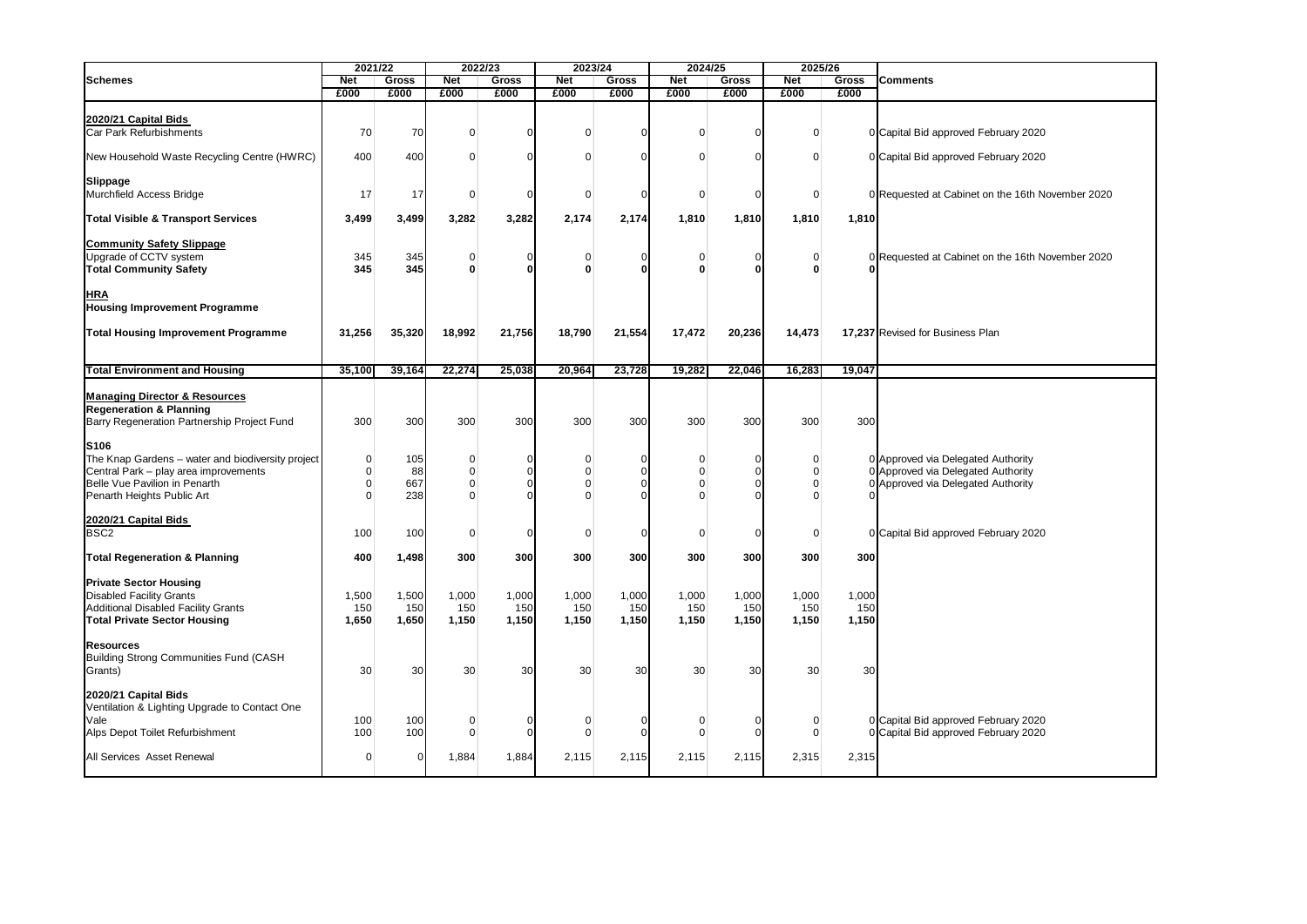|                                                | 2021/22    |        | 2022/23      |        | 2023/24 |              | 2024/25    |              | 2025/26    |        |                                                  |  |  |  |
|------------------------------------------------|------------|--------|--------------|--------|---------|--------------|------------|--------------|------------|--------|--------------------------------------------------|--|--|--|
| <b>Schemes</b>                                 | <b>Net</b> | Gross  | <b>Net</b>   | Gross  | Net     | <b>Gross</b> | <b>Net</b> | <b>Gross</b> | <b>Net</b> | Gross  | <b>Comments</b>                                  |  |  |  |
|                                                | £000       | £000   | £000         | £000   | £000    | £000         | £000       | £000         | £000       | £000   |                                                  |  |  |  |
| Slippage                                       |            |        |              |        |         |              |            |              |            |        |                                                  |  |  |  |
| Toilet Refurbishment Civic Offices             | 85         | 85     | <sup>0</sup> |        |         |              |            |              |            |        | 0 Requested at Cabinet on the 16th November 2020 |  |  |  |
|                                                |            |        |              |        |         |              |            |              |            |        |                                                  |  |  |  |
| <b>ICT Schemes</b>                             |            |        |              |        |         |              |            |              |            |        |                                                  |  |  |  |
| <b>ICT</b> allocation                          | 200        | 200    | 200          | 200    | 200     | 200          | 200        | 200          | 200        |        | 200 Future years IT projects.                    |  |  |  |
|                                                |            |        |              |        |         |              |            |              |            |        |                                                  |  |  |  |
| <b>Total Resources</b>                         | 515        | 515    | 2,114        | 2,114  | 2,345   | 2,345        | 2,345      | 2,345        | 2,545      | 2,545  |                                                  |  |  |  |
| <b>Total Managing Director &amp; Resources</b> | 2,565      | 3,663  | 3,564        | 3,564  | 3,795   | 3,795        | 3,795      | 3,795        | 3,995      | 3,995  |                                                  |  |  |  |
|                                                |            |        |              |        |         |              |            |              |            |        |                                                  |  |  |  |
| <b>City Deal</b>                               |            |        |              |        |         |              |            |              |            |        |                                                  |  |  |  |
| <b>City Deal</b>                               | 675        | 675    | 675          | 675    | 972     | 972          | 972        | 972          | 1,235      | 1,235  |                                                  |  |  |  |
| <b>Total City Deal</b>                         | 675        | 675    | 675          | 675    | 972     | 972          | 972        | 972          | 1,235      | 1,235  |                                                  |  |  |  |
|                                                |            |        |              |        |         |              |            |              |            |        |                                                  |  |  |  |
| <b>Total Value of Capital Programme</b>        | 57,408     | 91,312 | 33,271       | 48,346 | 27,931  | 31,695       | 24,749     | 27,513       | 22,213     | 24,977 |                                                  |  |  |  |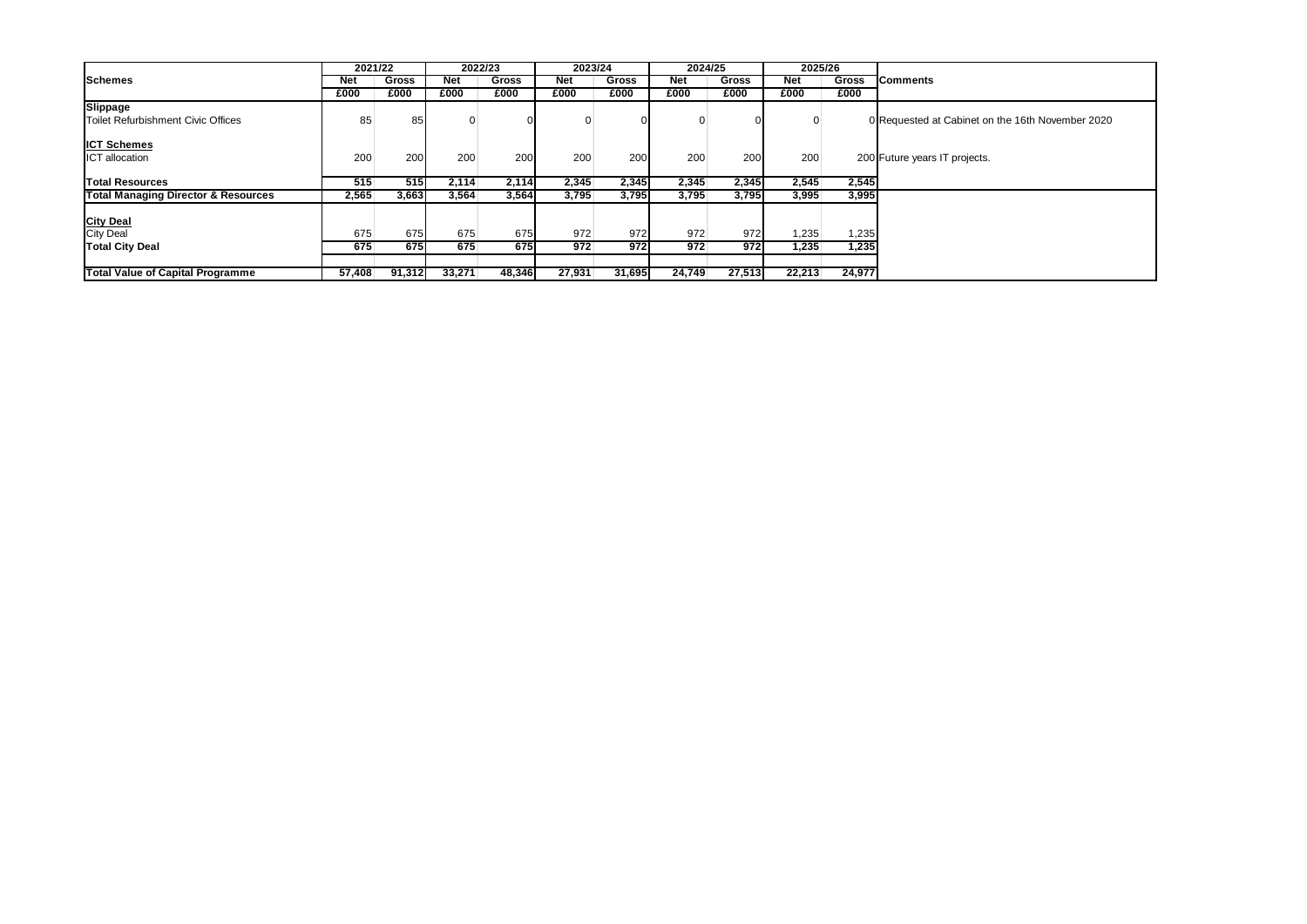#### **CAPITAL BIDS RECEIVED FOR 2021/22 TO 2025/26**

#### **APPENDIX 2**

| Ref                                  |                                                                                                                                                                                                                                                                                                                                                                                                                                                                                                                                                                                                       | 2021/22    |            | 2022/23 |        | 2023/24                  |        | 2024/25                  |                          | 2025/26 |                | Total            | <b>Scheme</b>       |                                  |                              |                             |
|--------------------------------------|-------------------------------------------------------------------------------------------------------------------------------------------------------------------------------------------------------------------------------------------------------------------------------------------------------------------------------------------------------------------------------------------------------------------------------------------------------------------------------------------------------------------------------------------------------------------------------------------------------|------------|------------|---------|--------|--------------------------|--------|--------------------------|--------------------------|---------|----------------|------------------|---------------------|----------------------------------|------------------------------|-----------------------------|
| No                                   | <b>Scheme Title</b>                                                                                                                                                                                                                                                                                                                                                                                                                                                                                                                                                                                   | £000       | £000       | £000    | £000   | £000                     | £000   | £000                     | £000                     | £000    | £000           | £000             | Priority<br>Rating  | <b>Risk</b><br><b>Assessment</b> | Corporate<br><b>Priority</b> | <b>WFGA</b><br><b>Score</b> |
|                                      | <b>Learning &amp; Skills</b>                                                                                                                                                                                                                                                                                                                                                                                                                                                                                                                                                                          |            |            |         |        |                          |        |                          |                          |         |                |                  | $A-F$               | H/M/L                            | $0 - 3$                      |                             |
| L1                                   | Temporary expansion of places at Ysgol Y Deri -, Across the September<br>2021 and September 2022 intakes, it is estimated there will be a net increase of<br>44 pupils requiring placements at Ysgol Y Deri. There are no more cost effective<br>methods of expanding Ysgol Y Deri within the existing building footprint.<br>Therefore, it is proposed that demountable classroom accommodation is<br>installed on the site from September 2021. This would provide sufficient<br>accommodation for the projected 44 pupils requiring placements prior to the<br>opening of the new school building. | 700        | 700        |         |        |                          |        |                          |                          |         |                | 700              | B, Ci, Cii,<br>Ciii |                                  | 37,290                       |                             |
| L2                                   | Old Hall, Cowbridge, renewal of roof coverings - This capital scheme was<br>submitted as part of the 2020/21 process and has already been approved for<br>capital funding however the amount previously estimated is now higher due to<br>inflated costs. The original capital bid submitted was £330k, this was approved<br>over the two financial years 2021/22 £250k and 2022/23 £80k, however the<br>current estimate is £345 in 2021/22. Therefore this Capital bid is to increase the<br>capital allocation by £15k and allocate the entire budget in the 2021/22 financial<br>year.            | 95         | 95         | 80      | 80     |                          |        | $\overline{\phantom{a}}$ |                          |         |                | 15               |                     | <b>N</b>                         |                              |                             |
|                                      |                                                                                                                                                                                                                                                                                                                                                                                                                                                                                                                                                                                                       | 795        | 795        | 80      | 80     | $\sim$                   | $\sim$ | $\sim$                   | $\sim$                   | $\sim$  |                | $\overline{715}$ |                     |                                  |                              |                             |
|                                      | <b>Social Services</b>                                                                                                                                                                                                                                                                                                                                                                                                                                                                                                                                                                                |            |            |         |        |                          |        |                          |                          |         |                |                  |                     |                                  |                              |                             |
| S <sub>1</sub>                       | Southway, Cartref and Ty Dyfan upgrade - Replacement of 2 passenger lifts<br>(in Cartref, Southway and Ty Dyfan). the relocation of the resident lounge in Ty<br>Dyfan. Refurbishment of 7 sluice rooms across all four homes to aid infection<br>control and the dementia friendly refurbishment of the bedrooms in Ty Dyfan<br>and Cartref Porthceri.                                                                                                                                                                                                                                               | 455<br>455 | 455<br>455 | $\sim$  | $\sim$ | $\sim$                   | $\sim$ | $\sim$ $-$               | $\sim$                   | $\sim$  | $\blacksquare$ | 455              | 455 A/B/C1/D/E      | M/H                              | 123                          |                             |
|                                      | <b>Neighbourhood &amp; Transport Services</b>                                                                                                                                                                                                                                                                                                                                                                                                                                                                                                                                                         |            |            |         |        |                          |        |                          |                          |         |                |                  |                     |                                  |                              |                             |
| NST <sub>1</sub><br>NST <sub>2</sub> | Carriageway resurfacing/Surface treatments - Rolling programme of<br>resurfacing and treatment works in accordance with the Council's Highways and<br>Engineering 3 year plan.<br>New Household Waste Recycling Centre (HWRC)- Western Vale - The<br>closure of the existing rented HWRC within the Llandow Industrial Trading                                                                                                                                                                                                                                                                        | 2,250      | 2,250      | 2,350   | 2,350  | 2,450                    | 2,450  | 2,550                    | 2,550                    | 2,650   | 2,650          | 12,250           |                     |                                  |                              |                             |
|                                      | Estate which will impact the Council's ability to meet recycling and composting<br>largets with resultant penalties.                                                                                                                                                                                                                                                                                                                                                                                                                                                                                  | 1,000      | 1,000      |         | $\sim$ | $\overline{\phantom{a}}$ |        | $\overline{\phantom{a}}$ | $\overline{\phantom{0}}$ | $\sim$  |                | 1,000            | Ci                  |                                  |                              |                             |
| NST3                                 | Atlantic Trading Estate- Operations Fleet Parking. To Develop land on ATE<br>Barry to accommodate Neighbourhood services : Operations Waste and<br>Recycling collection vehicles.                                                                                                                                                                                                                                                                                                                                                                                                                     | 2,000      | 2,000      | 1,000   | 1,000  |                          |        |                          |                          |         |                | 3,000            | Ci                  |                                  |                              |                             |
| NST4                                 | Footway Renewal - Renewal of footways under the requirements set out in<br>Section 36-61 of the Highways Act 1980. Potential saving to revenue budget are<br>as follows:                                                                                                                                                                                                                                                                                                                                                                                                                              |            |            |         |        |                          |        |                          |                          |         |                |                  |                     |                                  |                              |                             |
| NST <sub>5</sub>                     | £20k 2021/22, £25k 2022/23, £30k 2023/24 and £35k 2024/25.<br>Llanmaes Village Flood Risk Management scheme- To construct a flood risk<br>management scheme to protect 48 properties in the village of Llanmaes from<br>surface water flooding. Total scheme cost £1.415m with pending grant funding                                                                                                                                                                                                                                                                                                  | 250        | 250        | 250     | 250    | 250                      | 250    | 250                      | 250                      | 250     | 250            | 1,250            |                     |                                  |                              |                             |
| NST6                                 | of £1.203m (net £212k)<br>Barry Leisure Centre, boiler renewal - The heating and hot water boilers at<br>Barry Leisure Centre are beyond their planned economic life being<br>approximately 30 years old and are in a very poor condition. Regular repairs are<br>required to ensure their continued operation which is hampered by the<br>decreasing supply of spares.                                                                                                                                                                                                                               | 212<br>350 | 212<br>350 |         | $\sim$ | $\sim$                   |        | $\overline{\phantom{a}}$ |                          |         |                | 212<br>350       | Cii<br>B            | M                                |                              |                             |
| NST7                                 | Penarth Leisure Centre, Water heaters renewal - The water heaters at<br>Penarth Leisure Centre are beyond their planned economic life being<br>approximately 30 years old and are in a very poor condition. Regular repairs are<br>required to ensure their continued operation which is hampered by the<br>decreasing supply of spares.                                                                                                                                                                                                                                                              |            |            |         |        |                          |        |                          |                          |         |                |                  |                     |                                  |                              |                             |
| NST <sub>8</sub>                     | Penarth Leisure Centre, High Level Glazing Panels - Isolated emergency<br>repairs were carried out, but further remedial works to all the remaining glazing<br>at this level is urgently required. Unless remedial works are carried out there is                                                                                                                                                                                                                                                                                                                                                     | 75         | 75         |         |        |                          |        |                          |                          |         |                | 75               | B <sub>1</sub>      | M                                |                              |                             |
|                                      | a serious risk that the centre will need to be closed on health and safety<br>grounds.                                                                                                                                                                                                                                                                                                                                                                                                                                                                                                                | 60         | 60         |         |        |                          |        |                          |                          |         |                | 60               |                     |                                  |                              |                             |